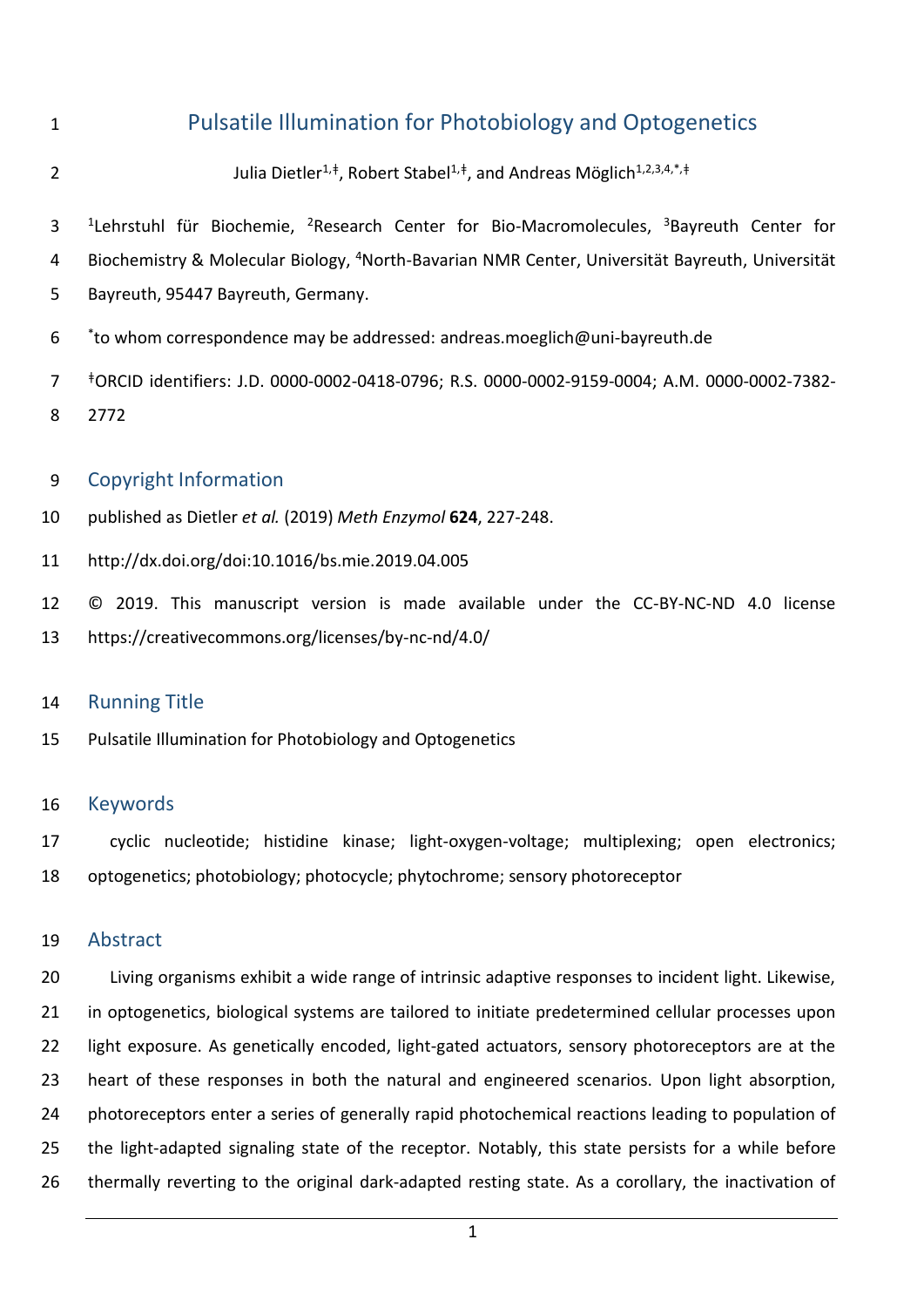27 photosensitive biological circuits upon light withdrawal can exhibit substantial inertia. Intermittent illumination of suitable pulse frequency can hence maintain the photoreceptor in its light-adapted state while greatly reducing overall light dose, thereby mitigating adverse side effects. Moreover, several photoreceptor systems may be actuated sequentially with a single light color if they sufficiently differ in their inactivation kinetics. Here, we detail the construction of programmable illumination devices for the rapid and parallelized testing of biological responses to diverse lighting regimes. As the technology is based on open electronics and readily available, inexpensive components, it can be adopted by most laboratories at moderate expenditure. As we exemplify for two use cases, the programmable devices enable the facile interrogation of diverse illumination paradigms and their application in optogenetics and photobiology.

### 1. Introduction

 Numerous organisms employ sensory photoreceptor proteins to derive spatial and temporal cues from incident light for the adjustment of physiology, behavior and lifestyle (Hegemann, 2008; Möglich et al., 2010). Photoreceptors double as genetically encoded, light-gated actuators in optogenetics (Deisseroth et al., 2006) to enable the non-invasive optical manipulation of diverse cellular processes with exquisite spatiotemporal resolution (Losi, Gardner, & Möglich, 2018). In the absence of light, sensory photoreceptors assume their thermodynamically most stable, dark-44 adapted state, denoted D in the following; absorption of light initiates a cyclic series of photochemical reactions, denoted photocycle, as part of which the light-adapted signaling state L is populated (Ziegler & Möglich, 2015). This photocycle is generally reversible, and the metastable 47 state L persists for a while before passively, i.e. thermally, decaying to D in a process called dark recovery over the course of seconds to days, depending on photoreceptor. Based on the chromophore used for light absorption and the photochemistry exhibited, sensory photoreceptors divide into around ten families. As one family, light-oxygen-voltage (LOV) receptors bind flavin- nucleotide chromophores and respond to blue light (Christie et al., 1998; Salomon et al., 2001; Yee et al., 2015). Of note, the light-adapted state L of LOV receptors reverts to D in a strongly temperature-dependent, base-catalyzed reaction (Alexandre, Arents, van Grondelle, Hellingwerf, & Kennis, 2007), the kinetics of which can be deliberately varied over several orders of magnitude via modification of certain amino acids adjacent to the flavin chromophore (Pudasaini, El-Arab, & Zoltowski, 2015). Phytochromes (Phys) constitute a large receptor family sensitive to red and far-red light that occur in plants, (cyano)bacteria and fungi (Rockwell & Lagarias, 2010). In conventional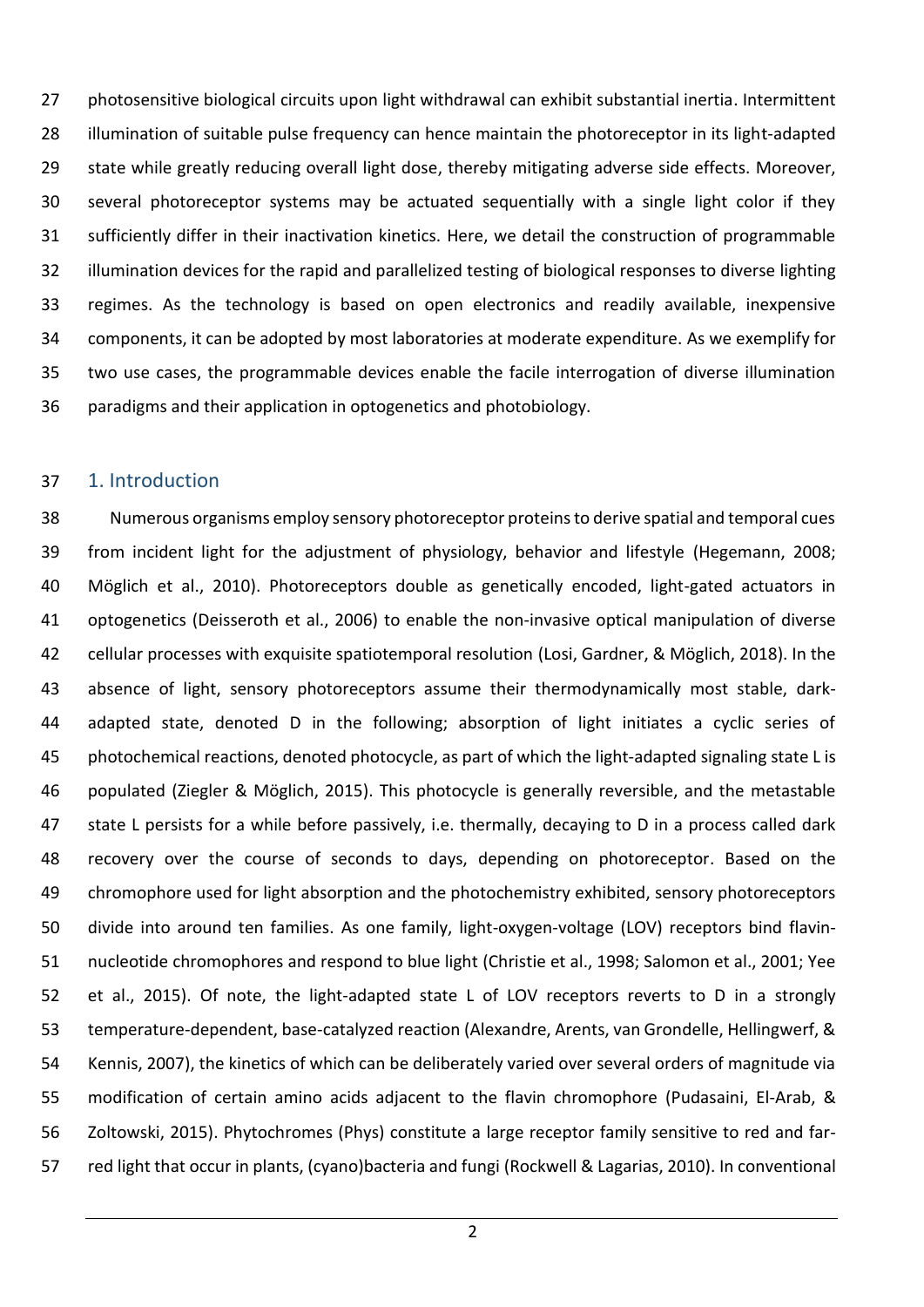Phys, red light drives the transition of D to the light-adapted state L which returns to D either thermally or through absorption of a second light quantum of far-red color.

 Experiments in the neurosciences aside, optogenetic applications often take place on comparatively long time scales and frequently involve the prolonged exposure to light of the system under study. The underlying photoreceptors hence repeatedly transition between their dark- adapted and light-adapted states D and L, and under constant illumination a photostationary state is assumed. Rather than continuously illuminating throughout the experiment, light may also be applied intermittently in pulsatile manner. By reducing the overall light dose (cf. below), this approach can mitigate phototoxicity, photobleaching and sample heating. In addition, pulsed illumination can enable the multiplexing of several light-sensitive systems and their selective activation (Hennemann et al., 2018). We illustrate these aspects by means of two numerical simulations (Fig. 1). In the first and conceptually simplest scenario, a given photoreceptor be monomeric and assume either the D or L state. The forward transition D→L proceed with a unimolecular rate constant *k*1, dependent on the applied light intensity, and the backward reaction L→D, i.e. the dark recovery, with a light-independent unimolecular rate constant *k*-1. As shown in Fig. 1B, during a train of light pulses the system repeatedly cycles between the D and L states as 74 determined by the relative magnitudes of the microscopic rate constants  $k_1$  and  $k_1$  and of the applied pulse frequency. At least two points are of note: first, lighting schemes with the same overall light dose may activate the photoreceptor to rather different average levels, depending upon the timing of successive light pulses (left and right panels in Fig. 1B); second, two photoreceptor systems may be discriminated in the pulse-frequency domain, albeit to limited extent, given the single- exponential recovery kinetics. A second, more complex scenario considers a homodimeric photoreceptor subjected to the same light-pulse sequence as before (Fig. 1C). For simplicity, we 81 assume that the two subunits of the receptor undergo the  $D \leftrightarrow L$  transition independently of another with microscopic rate constants of *k*<sup>1</sup> and *k*-1. As a consequence, the reaction from the fully dark-adapted state DD to the fully light-adapted state LL, and *vice versa*, proceeds via the mixed-84 state intermediates DL and LD, therefore giving rise to sigmoidal reaction kinetics instead of single- exponential ones. For the present scope, we further assume that the receptor be cooperative (Monod, Wyman, & Changeux, 1965) in that the LL, DL and LD states have the same output activity, 87 a situation that has been experimentally demonstrated for at least one photoreceptor system (Möglich, Ayers, & Moffat, 2009). As illustrated in Fig. 1C, the homodimeric scenario also exhibits higher average extents of light activation if a given light dose is spread over several shorter pulses rather than concentrated in infrequent but longer pulses. In addition, the simulations show that the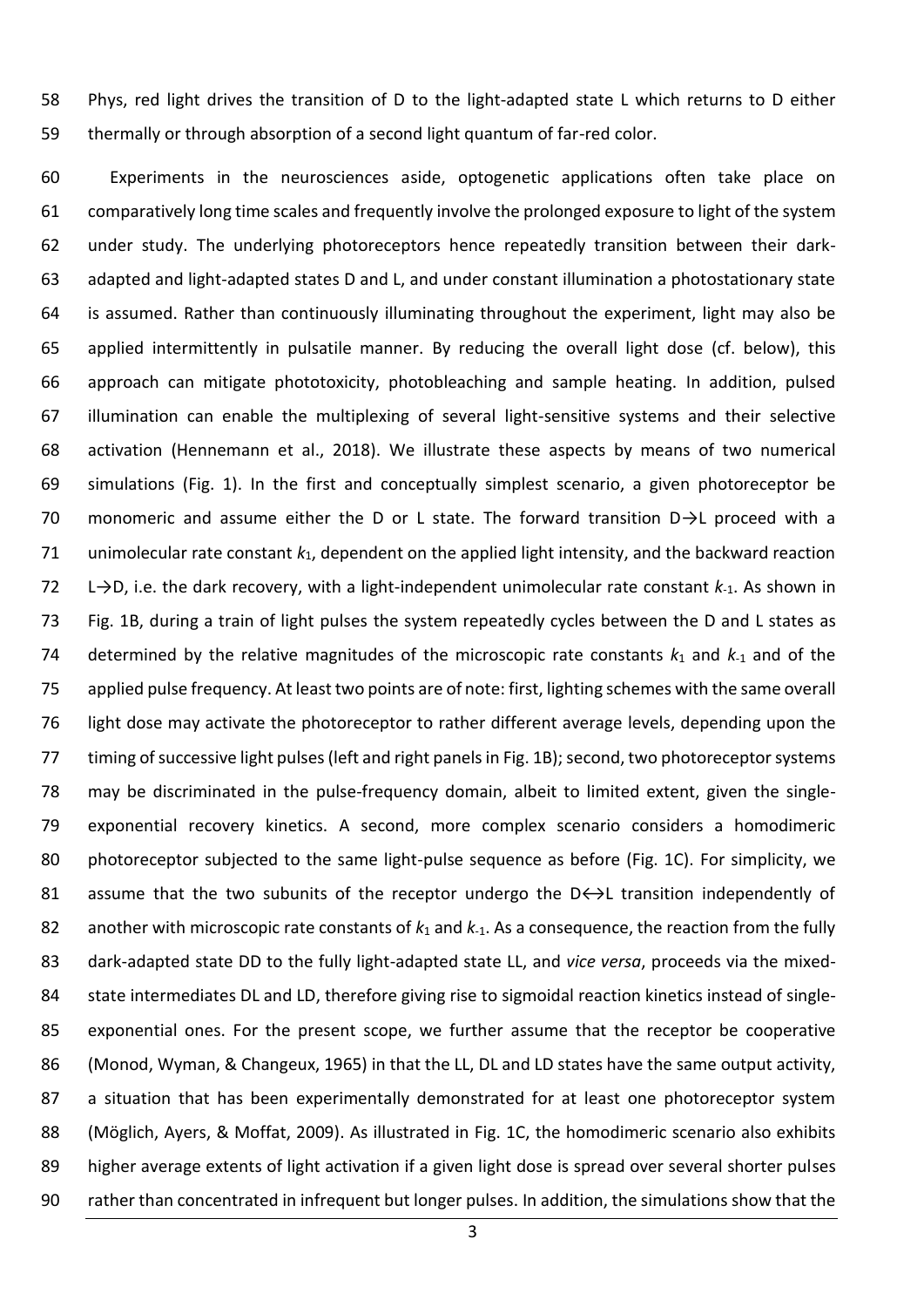sigmoidal reaction course enables a much better discrimination between two systems with different recovery kinetics, thus allowing the sequential addressing of these systems by light of varying pulse frequency and intensity (Hennemann et al., 2018). While, evidently, other and more complex photoreceptor reaction schemes are conceivable, even the simple simulations compellingly show that the response to light may drastically differ between systems. We note that during optogenetic deployment, reaction steps downstream of photoreceptor activation, often nonlinear and cooperative, may additionally contribute to complex recovery kinetics and response dynamics to pulsatile light (Ziegler & Möglich, 2015).

 To efficiently probe and subsequently exploit the response of optogenetic systems to intermittently applied light, we built programmable arrays of light-emitting diodes (LEDs) that allow the testing and application of multiple lighting regimes in parallel (Hennemann et al., 2018; Stüven et al., 2019). Here, we recapitulate the construction of these arrays (section 2.) and their deployment to two photoreceptor systems (sections 3. and 4.).

## 2. Programmable arrays of light-emitting diodes

#### 2.1. Arrays with red/green/blue-emitting diodes

 In this section, we detail the assembly of a programmable matrix of red/green/blue (RGB) three- color LEDs based on an open-source Arduino microcontroller and commercially available electronics (Hennemann et al., 2018). The setup allows the illumination from below of 64 wells of a standard 96-well microtiter plate (MTP) with programmable light signals of adjustable intensity, timing and color (peak wavelengths of 470, 525 and 620 nm) (Figure 2). The wiring scheme (Fritzing file) of the three-color LED setup can be obtained at [http://www.moeglich.uni-bayreuth.de/en/software.](http://www.moeglich.uni-bayreuth.de/en/software)

#### *Materials*

- 113 Arduino Uno microcontroller (Arduino, Turin, Italy)
- 114 Adafruit NeoPixel NeoMatrix 8x8 (Adafruit Industries, New York, USA)
- 115 jumper wires (EXP GmbH, Saarbrücken, Germany)
- 116  $-$  resistor 470  $\Omega$  (EXP GmbH)
- 117 electrolytic capacitor 4700 μF, 10 V (EXP GmbH)
- 118 breadboard (EXP GmbH)
- 119 solder and soldering iron
- − AC power supply 5 V, 4 A (EXP GmbH)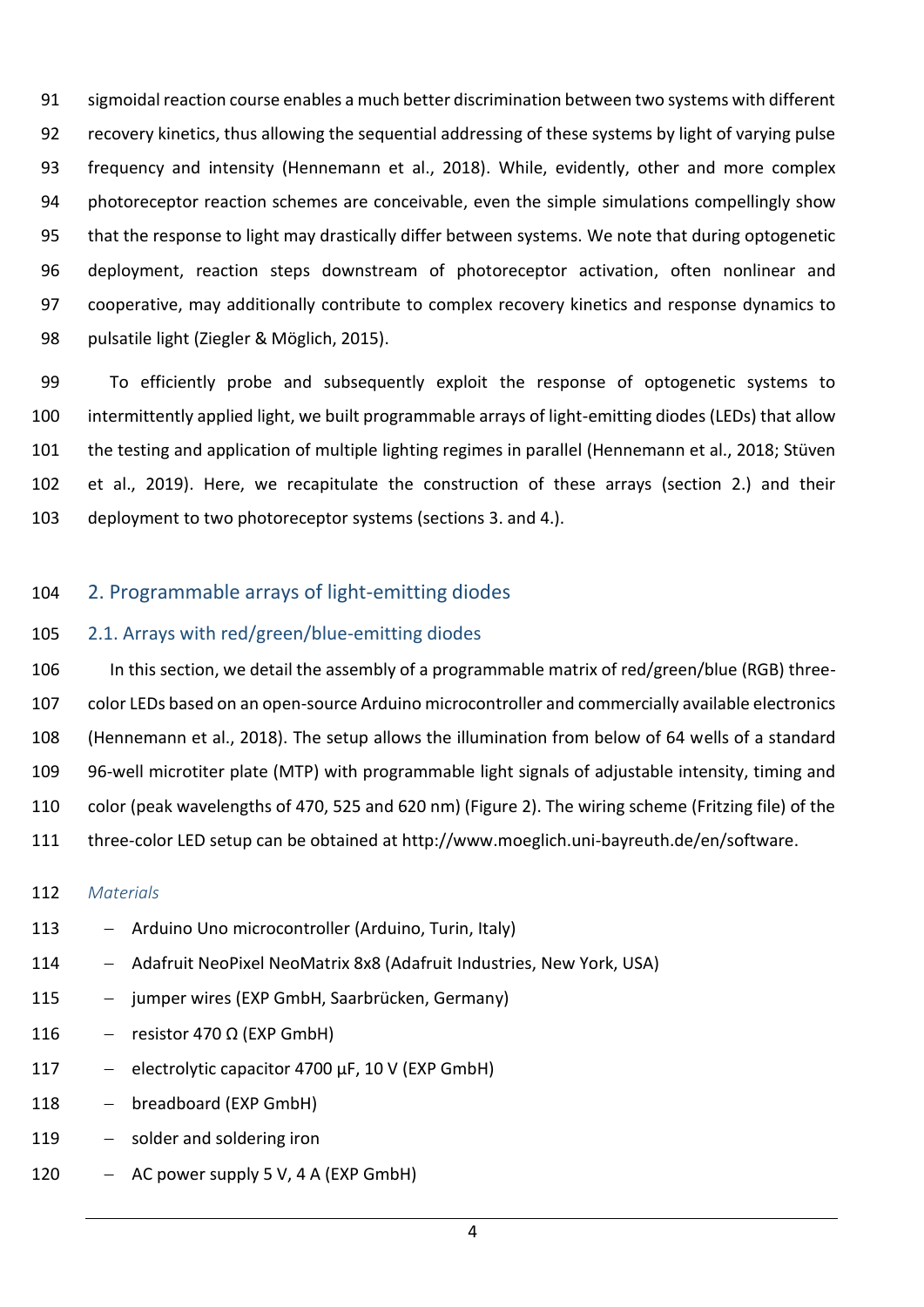121 - *optional:* real-time clock DS3221 (Adafruit Industries)

# 122 *Protocol*

- 123 i. Optionally, a real-time clock (RTC) for enhanced temporal precision can be used. If so, place 124 the RTC on the breadboard and connect it to the 5 V power (5V) and ground (GND) pins of the 125 Arduino board using jumper wires. Further, connect the SCL (serial clock line) and SDA (serial 126 data line) pins of the RTC to the analog inputs 4 and 5, respectively, of the Arduino board.
- 127 ii. Connect the 5V and GND pins of the Arduino board to the '+' and '-' rows of the breadboard.
- 128 Now, any pin/wire inserted into these rows will also be connected to power or ground, 129 respectively.
- 130 iii. Connect the electrolytic capacitor by attaching its cathode (short leg) to the '-' row and its 131 anode (long leg) to the '+' row of the board.
- 132 iv. Place the 470  $\Omega$  resistor on the breadboard and connect it to the digital pin 6 of the Arduino 133 microcontroller.
- 134 v. Connect the 5V and GND pins of the NeoPixel LED matrix to '+'/'-' on the breadboard; connect 135 the DIN pin to the resistor. To secure the connections, the jumper wires can be soldered in 136 place.

# 137 2.2. Arrays with custom light-emitting diodes

- 138 Here, we describe a dual-color array that uses custom LEDs (Stüven et al., 2019). The setup allows 139 the illumination from below of 64 wells of a standard 96-well MTP with programmable light signals 140 of adjustable intensity, timing and two custom colors. In the example detailed here, LEDs with peak 141 wavelengths of 655 and 850 nm are used, but the design also applies to other LEDs of diverse colors.
- 142 *Materials*
- 143 Arduino Uno microcontroller (Arduino)
- 144 ITEAD Full Color RGB LED Matrix Driver Shield (Itead, Shenzhen, China)
- 145 jumper wires (EXP GmbH)
- 146  $-$  resistor 470  $\Omega$  (EXP GmbH)
- 147 electrolytic capacitor 4700 μF, 10 V (EXP GmbH)
- 148 breadboard (EXP GmbH)
- 149 solder and soldering iron
- 150 − AC power supply 5 V, 4 A (EXP GmbH)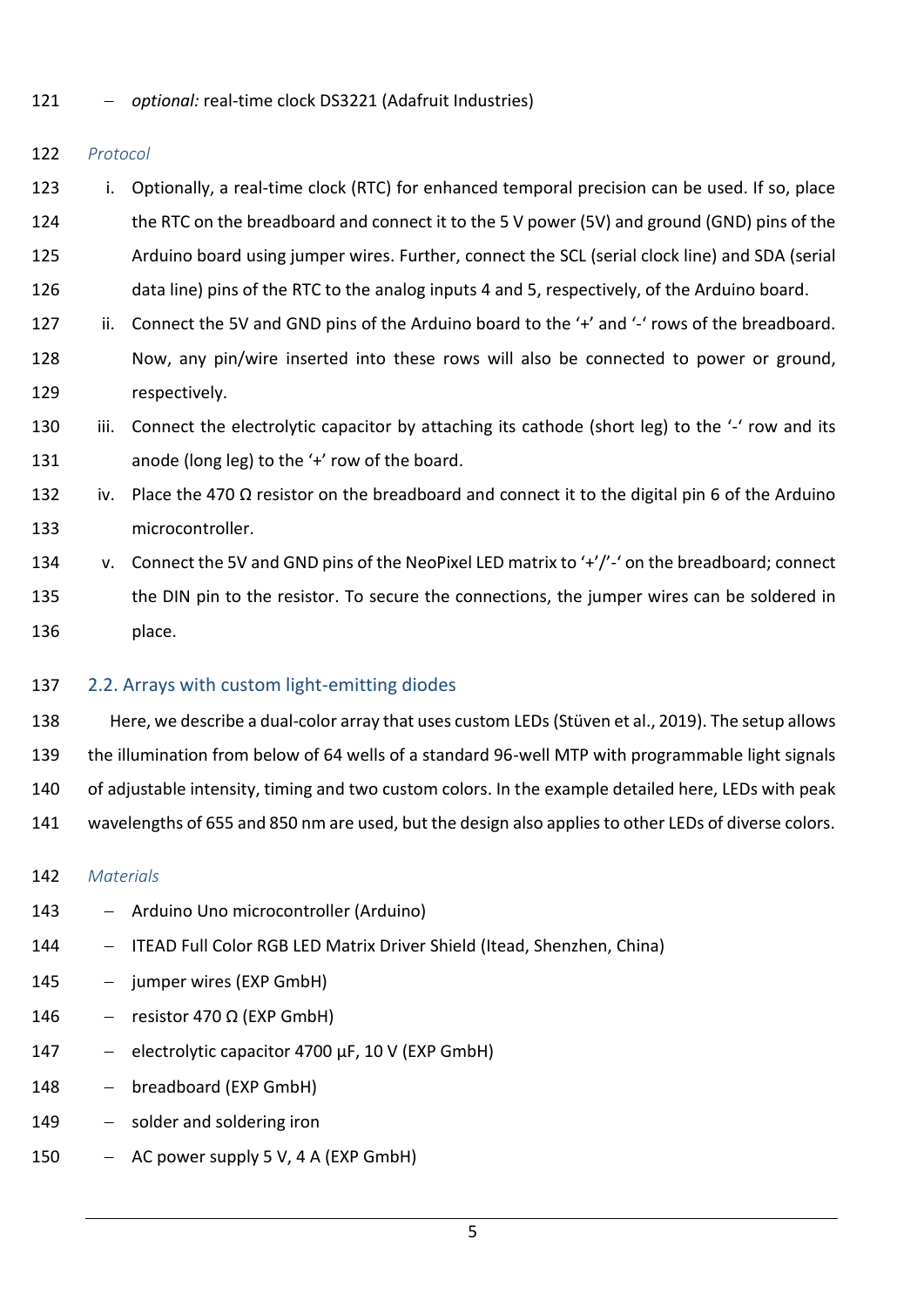- − 64x 3-mm LED color #1 [e.g., Kingbright WP908A8SRD, (655 ± 20) nm, Mouser Electronics,
- Munich, Germany]
- − 64x 3-mm LED color #2 [e.g., Harvatek HE1-120AC-XXXX (850 ± 42) nm, Conrad Electronic SE, Hirschau, Germany]
- − printed circuit board (PCB) [Eagle template file (.brd) and wiring scheme (.sch) are available at
- [http://www.moeglich.uni-bayreuth.de/en/software\]](http://www.moeglich.uni-bayreuth.de/en/software)
- 157 *optional:* real-time clock DS3221 (Adafruit Industries)
- *Protocol*
- i. Print the custom circuit board according to the Eagle template file (.brd). Electronics shops or dedicated companies, such as PCBAStore [\(http://www.pcbastore.com\)](http://www.pcbastore.com/), EasyEDA [\(http://easyeda.com\)](http://easyeda.com/), Pad2pad [\(http://www.pad2pad.com\)](http://www.pad2pad.com/), or ExpressPCB (http://www.expresspcb.com), can routinely do this for a small fee.
- ii. Position the two sets of 64 LEDs on the PCB according to the wiring scheme (.sch) and solder them in place.
- iii. Connect the LED driver shield to the Arduino microcontroller such that the pins on both elements line up.
- iv. Use jumper wires to connect the assembled PCB and the LED driver shield according to the wiring scheme.

# 2.3. Housing and adapters for the LED arrays

 The above LED arrays need to be embedded in a custom-made mounting adapter that reduces light contamination between adjacent LEDs and allows positioning of an MTP on top such that it can be illuminated from below. As one option, the required adapter pieces may be obtained by subtractive manufacturing, which is offered by various companies. As described below, alternatively the pieces can be obtained by 3D printing.

- *Materials*
- 176 template files for the base plate and mounting adapter (.stl files available at [http://www.moeglich.uni-bayreuth.de/en/software\)](http://www.moeglich.uni-bayreuth.de/en/software)
- 178 3D printer, e.g., Anycubic I3 MEGA (GearBest, China)
- 179 polylactic acid (PLA) print filament, ideally in black (available from diverse suppliers)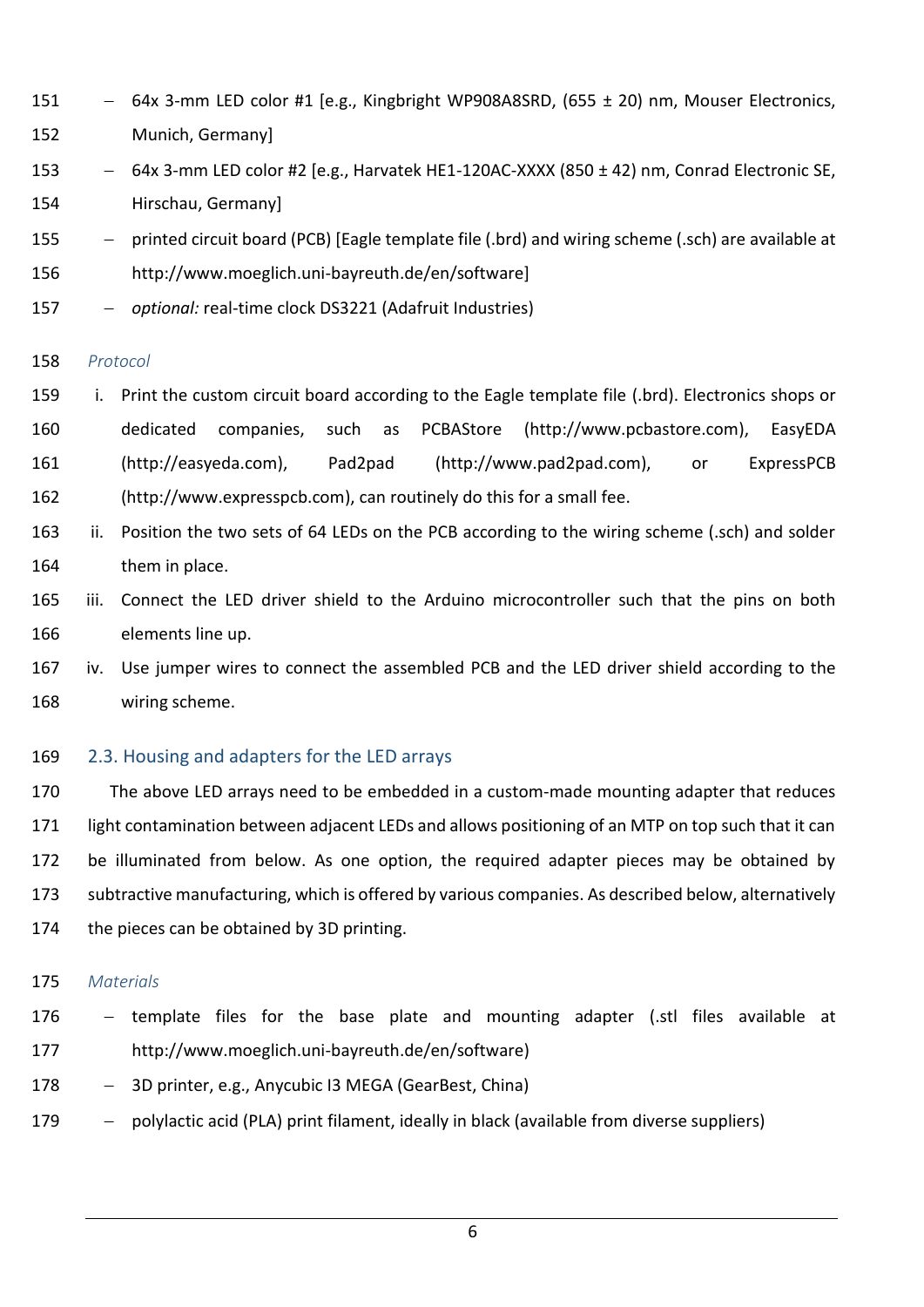### *Protocol*

- 181 i. There are separate versions of the adapter pieces for the RGB (cf. 2.1.) and the custom LED arrays (cf. 2.2.); ensure to use the correct one. Prior to printing, the template file for the adapter pieces can be further adjusted to accommodate individual needs (e.g., different MTPs, incubator platforms etc.). To this end, free software for computer-aided design, e.g., TinkerCAD (http://www.tinkercad.com), can be used.
- ii. Print bottom and top piece of the adapter using PLA filament, a fill factor between 25 and 187 50%, and a precision of 100 µm. Use of ABS filament is not recommended as it is prone to warping. We found that the print precision of consumer-grade printers is fully sufficient for 189 the task. Alternatively, printing can be done by 3D-printing services, such as Proto Labs [\(http://www.protolabs.com\)](http://www.protolabs.com/), i.materialise [\(http://all3dp.com\)](http://all3dp.com/) or 3D Hubs [\(http://www.3dhubs.com\)](http://www.3dhubs.com/).
- iii. Remove residual filament from the printed pieces using pliers and scissors.
- iv. Place LED array on bottom adapter piece, then cover with top piece.

## 2.4. Configuration and calibration of the LED arrays

 To facilitate the configuration of the programmable LED matrices, we supply a Python-based graphical user interface (GUI). As output, the interface generates an Arduino sketch file (.ino) that needs to be compiled and uploaded to the Arduino board. Optionally, a light power meter may be used to calibrate the intensity of the programmable LED arrays.

## *Materials*

- − USB-A to USB-B cable
- − Python-based LED controller interface (available at [http://www.moeglich.uni-](http://www.moeglich.uni-bayreuth.de/en/software)[bayreuth.de/en/software\)](http://www.moeglich.uni-bayreuth.de/en/software)
- − Arduino Integrated Development Environment (IDE) (available at http://www.arduino.cc)
- 204 *optional:* light power meter (model 842-PE, Newport, Darmstadt, Germany)
- − *optional:* silicon photodetector (model 918D-UV-OD3, Newport)

### *Protocol*

207 i. Identify the version of the GUI applicable to the LED matrix you are using (RGB, cf. 2.1.; or custom LEDs, cf. 2.2.) and download the corresponding Python file. The program can be executed with Python version 3 on Windows, Linux and OS X platforms. Alternatively, for Windows platforms, we supply a stand-alone binary file.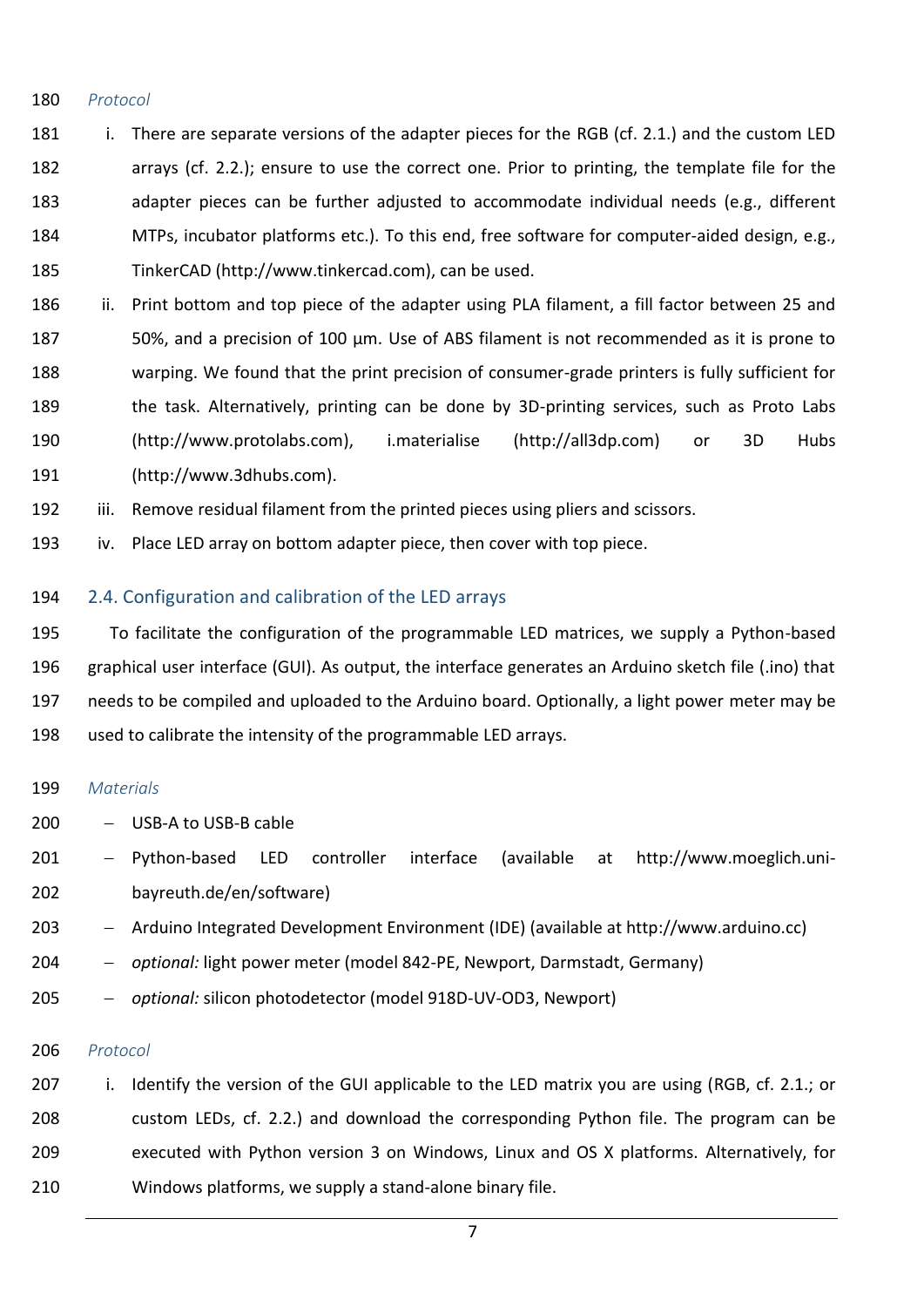- 211 ii. Use the GUI to configure the timing scheme and brightness of each LED individually. Note that 212 the brightness of the LEDs is set by pulse-width modulation (PWM) on an 8-bit scale.
- iii. *optional*: To enhance the temporal accuracy of the Arduino board (which can be quite modest), an RTC module (cf. above) may be included. If so, a checkbox in the GUI should be activated.
- 216 iv. Once the configuration is completed, the current settings can be saved as a configuration file (.cfg). Export the configuration as an Arduino sketch file (.ino), close the GUI.
- 218 v. Start the Arduino IDE and open the (.ino) file generated in the previous step. At first use, Arduino driver libraries for the RTC and, in case of the RGB LED matrix (cf. 2.1.), the NeoPixel matrix need to be installed. To this end, select 'Manage Libraries' from the 'Sketch→Include Library' pull-down menu. Locate the 'RTClib' and 'Adafruit NeoMatrix' entries and install the libraries as required.
- 223 vi. Advanced users may optionally wish to directly modify the Arduino sketch file rather than use 224 the GUI. Connect the Arduino board to the computer via the USB cable, compile the program code and upload it to the board.
- vii. Provided no errors occurred, the LED array should now start lighting up as configured.
- viii. *optional*: The actual light output of the LED matrix for given intensity settings may be calibrated with a lamp power meter. To this end, place the detector of the lamp power meter directly atop the upper piece of the LED assembly and measure the emitted light output for several software intensity settings. Owing to the use of PWM, we found the set and actual 231 light intensities to be linearly correlated. Variations between different LEDs of the matrix were found to be negligible. Note that the light output may depend on the power supply attached 233 to the LED matrix; hence, the calibration should be done for the power supply to be used in the actual experiment.

# 3. Control of bacterial gene expression by varying light intensity and pulse frequency

 We deployed the programmable RGB LED matrix (cf. 2.1.) to systematically chart the response of the YF1/*Bj*FixJ two-component system (TCS) (Hennemann et al., 2018), as implemented on the 238 pDusk plasmid (Ohlendorf et al., 2012), to intermittently applied blue light of varying intensity (Fig. 3A). Briefly, the LOV receptor YF1 derives from the fusion of the photosensor module of *Bacillus subtilis* YtvA and the effector module of the *Bradyrhizobium japonicum Bj*FixL histidine kinase (Möglich et al., 2009). Provided both LOV sensors of the homodimeric YF1 reside in their dark-242 adapted states (denoted DD), the receptor readily phosphorylates the so-called response regulator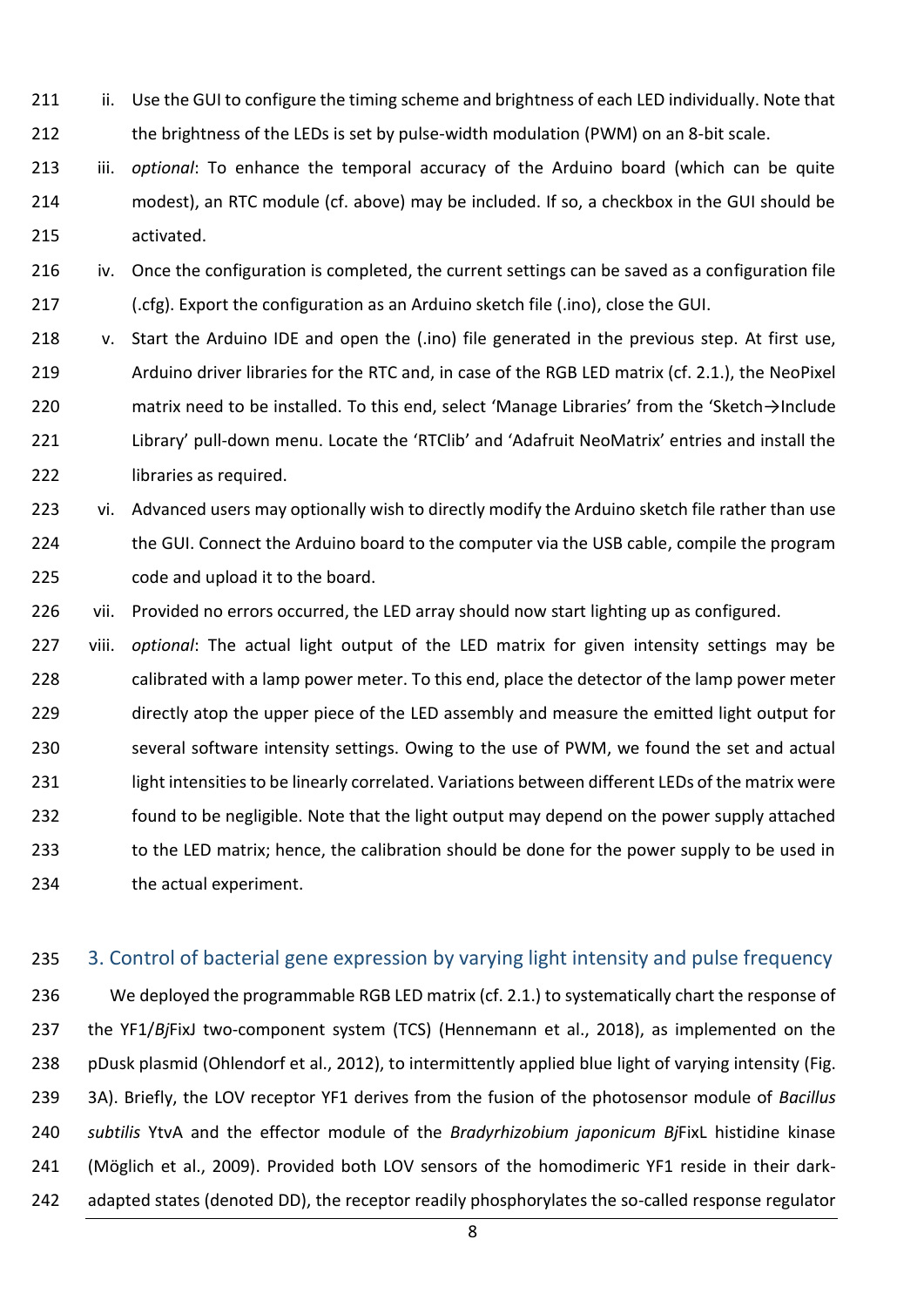(RR) *Bj*FixJ. In its phosphorylated form, the RR drives the expression from cognate promoters, e.g., of the red-fluorescent reporter *Ds*Red (Strack et al., 2008). Upon blue-light absorption by the LOV modules, YF1 assumes the photochemically mixed states DL and LD or the fully light-adapted state LL, all of which act as a phosphatase on phospho-*Bj*FixJ (Möglich et al., 2009). As for other LOV receptors, the light-adapted state thermally returns to the dark-adapted state in the dark recovery reaction. Certain residue exchanges placed near the flavin chromophore of the LOV sensor can strongly modulate the kinetics of dark recovery (Pudasaini et al., 2015). Specifically, within the pDusk context, we replaced valine 28 of YF1 by isoleucine which resulted in greatly decelerated recovery kinetics (Hennemann et al., 2018; Kawano et al., 2013). As explained in the below protocol, we assessed the impact of different blue-light regimes on *Ds*Red reporter expression from pDusk plasmids encoding the original YF1 receptor or its V28I variant.

*Materials*

- − plasmid pDusk encoding a fluorescent reporter such as *Ds*Red (plasmid pDusk available from Addgene, plasmid 43795)
- − *Escherichia coli* expression strain, e.g., BL21 or CmpX13 (Mathes et al., 2009)
- $258 -$  lysogeny broth medium supplemented with 50  $\mu$ g mL<sup>-1</sup> kanamycin (LB/Kan)
- 259 programmable RGB LED matrix (cf. 2.1. and 2.3.)
- 260 black-wall clear-bottom 96-well MTPs (Greiner BioOne, Frickenhausen, Germany)
- − black 96-well MTPs (e.g., Greiner)
- − transparent 96-well MTPs (e.g., Greiner)
- 263 gas-permeable sealing film (BF-410 400-S, Corning, New York, USA)
- 264 incubator, e.g., HN-2 Herp Nursery II (Lucky Reptile, Waldkirch, Germany)
- 265 MTP shaker, e.g., PMS-1000i (Grant Instruments, Cambridge, UK)
- − multimode MTP reader, e.g., Tecan Infinite M200 PRO (Tecan Group Ltd., Männedorf, Switzerland)

### *Protocol*

- i. Transform between 10 pg and 100 ng of the pDusk-*Ds*Red plasmid into *E. coli* CmpX13 cells,
- 270 plate on LB/Kan agar and incubate over night at 37 °C. (Note that here and in the following
- experimental steps, we assume that the *Ds*Red reporter and *E. coli* CmpX13 cells are used.
- However, other fluorescent proteins and *E. coli* BL21 strains may be used instead.)
- 273 ii. Inoculate a 5-mL LB /Kan starter culture with a single clone from a freshly transformed plate
- 274 and incubate at 37 °C until an optical density at 600 nm (OD<sub>600</sub>) of 0.3 is reached.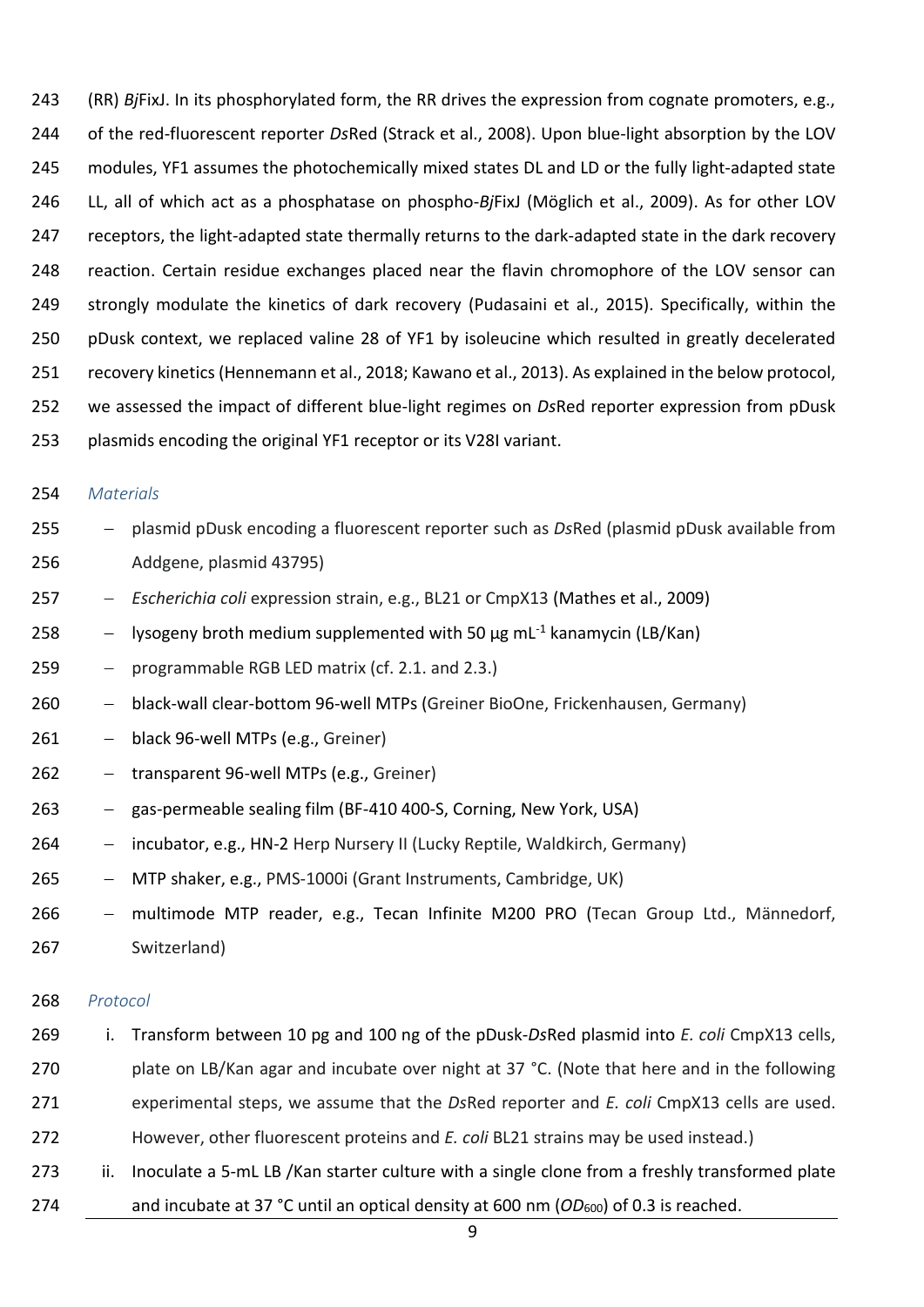- 275 iii. Take 10 µL of the starter culture and inoculate 15 mL of pre-warmed LB/Kan medium.
- 276 iv. Mix thoroughly and dispense 200 µL each to 64 wells (use rows A-H and columns 1-8) of a black-wall, clear-bottom 96-well MTP using a multichannel pipette.
- 278 v. Seal the MTP with a gas-permeable film to allow sufficient air circulation during subsequent incubation.
- 280 vi. Configure the LED matrix according to chapter 2. For the study of light-dependent gene 281 expression in pDusk, we varied the intensity of blue light (470 nm) between 0 and 130  $\mu$ W cm<sup>-</sup> 282 <sup>2</sup> and used a periodic illumination scheme where individual wells were exposed to light for 30 s before incubation in the dark for periods between 0 and 65 min. The alternating dark/light cycles continued until the end of the incubation (Hennemann et al., 2018).
- vii. Place the sealed MTP plate on top of the configured LED-array setup. If necessary, fix the plate in position with duct tape.
- 287 viii. Mount the assembly on an MTP shaker, place inside a suitable incubator and incubate at 37 °C and 600 rpm for 16 h. Continuous shaking throughout the entire experiment promotes aeration of the cultures and ensures their homogenous mixing and illumination. Ensure that the incubator is tightly sealed against stray light from the outside and stays closed for the entire experiment.
- 292 ix. Remove the sealing film. Using a multi-channel pipette, transfer 40 µL of each culture to a 293 transparent MTP and add 210 μL H<sub>2</sub>O. Measure *OD*<sub>600</sub> of each well in an MTP reader. If absorbance falls outside the interval 0.1 - 1.0, prepare another solution of the bacterial cultures at an appropriate dilution factor.
- 296 x. Using a multi-channel pipette, transfer 40 µL of the diluted solutions from the previous step 297 to a black MTP and add 210  $\mu$ L H<sub>2</sub>O. Measure reporter fluorescence of each well in an MTP reader. To monitor *Ds*Red fluorescence, we used excitation and emission wavelengths of (554 299  $\pm$  9) and (591  $\pm$  20) nm, respectively. For optimal results, adjust the gain and focal height of the MTP reader. To allow comparison between experiments on different days, these settings must be left unchanged.
- 302 xi. Normalize fluorescence data to  $OD_{600}$  and plot as 2D contours plots as a function of the duration of the dark period and the intensity of pulsed illumination (Fig. 3B).
- xii. As the expected result, the *Ds*Red reporter-gene output for either YF1 or V28I should decrease monotonically with light intensity (ordinate in Fig. 3B) but increase monotonically with the length of the dark period (abscissa). In comparison to the original YF1, the V28I variant with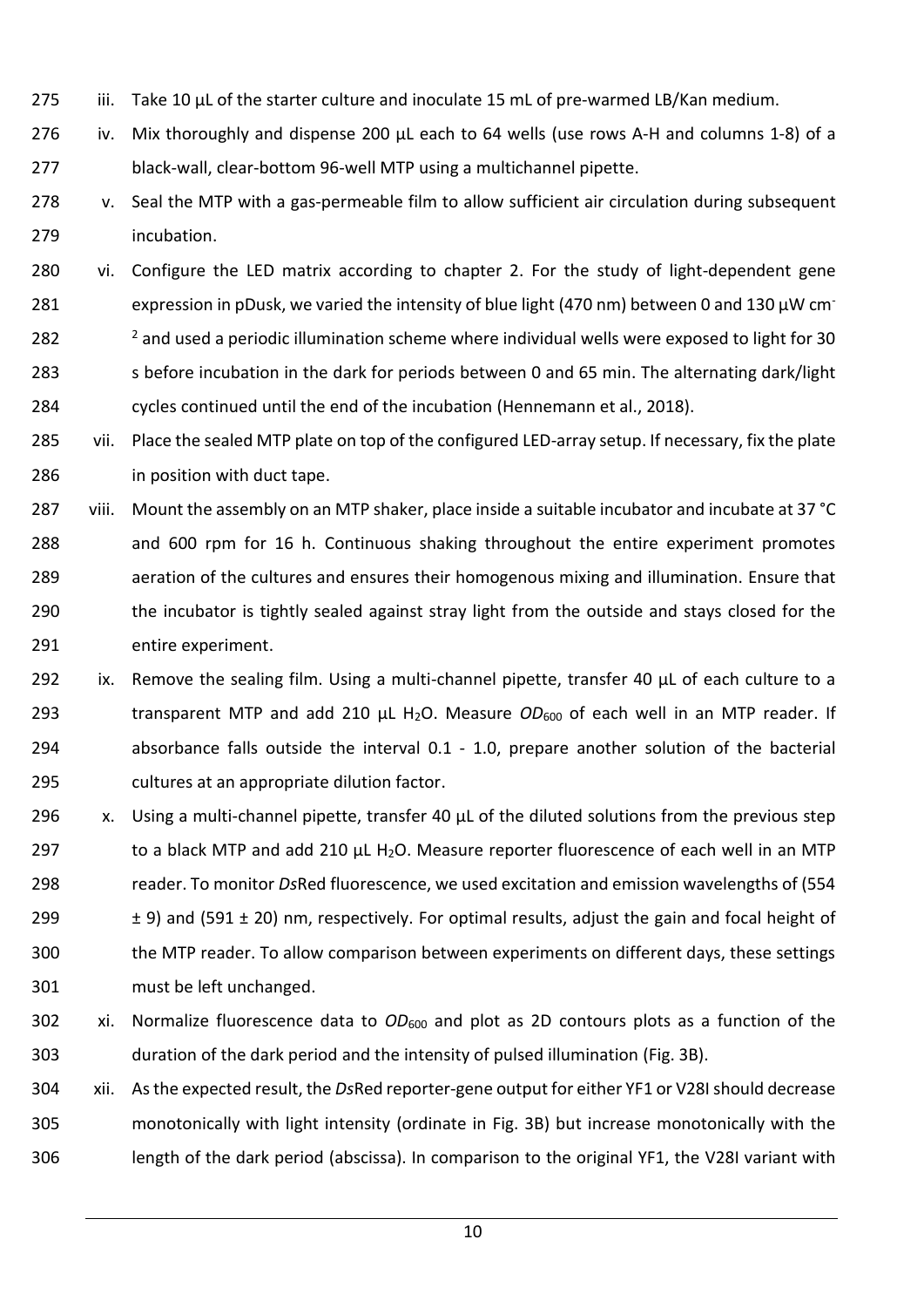slower dark-recovery kinetics is toggled by lower overall light doses, i.e. it is more light-sensitive.

## 4. Engineering and characterization of photoactivated adenylyl cyclases

 We originally developed the programmable arrays with custom LEDs (cf. 2.2.) to probe the response of certain photoactivated adenylyl cyclases (PAC) to red/far-red light regimes of varying intensity and timing (Stüven et al., 2019). Briefly, PACs mediate the production of the versatile second messenger 3', 5' cyclic adenosine monophosphate (cAMP) in a light-stimulated manner. Several naturally occurring, mostly blue-light-sensitive PACs (Blain-Hartung et al., 2018; Iseki et al., 2002; Raffelberg et al., 2013; Ryu, Moskvin, Siltberg-Liberles, & Gomelsky, 2010; Schröder-Lang et al., 2007; Stierl et al., 2011) have been supplemented by engineered PACs that respond to red and far-red light (Etzl et al., 2018; Ryu et al., 2014; Stüven et al., 2019). These PACs are based on bacteriophytochrome (BPhy) sensor units and can be bidirectionally toggled between two functional states by red and far-red light, respectively, thus potentially enhancing the precision in time and space of optogenetic applications (Ziegler & Möglich, 2015). Moreover, red and far-red light exhibit deeper penetration of biological tissue than blue light (Weissleder, 2001), thus rendering BPhy- based PACs attractive for optogenetics *in vivo*. To rapidly assess the light-dependent activity of PACs, we established the pCyclR reporter-gene assay in *E. coli*, asillustrated in Fig. 4A (Stüven et al., 2019). In this assay, the functional expression of PACs, followed by stimulation with light of suitable quality and quantity, prompts the intracellular production of cAMP. In turn, the endogenous *E. coli* catabolite activator protein binds cAMP and activates the expression of the red-fluorescent reporter *Ds*Red. By resorting to this assay, we engineered the photoreceptor *Dd*PAC which displays cAMP production that is elevated and diminished by exposure to red and far-red light, respectively. The two protocols below illustrate the application of the pCyclR reporter system to record the response of *Dd*PAC to red and far-red light of varying intensity (protocol A, Fig. 4B) and timing (protocol B, Fig. 4C).

#### *Materials*

333 – pCyclR reporter plasmid (kanamycin resistance marker; available from the authors)

 − pCDF plasmid harboring expression cassettes for *Dd*PAC and *Synechocystis* sp. heme oxygenase (streptomycin resistance marker; available from the authors)

− adenylyl-cyclase-deficient *E. coli* strain CmpX13 Δ*cyaA* (available from the authors)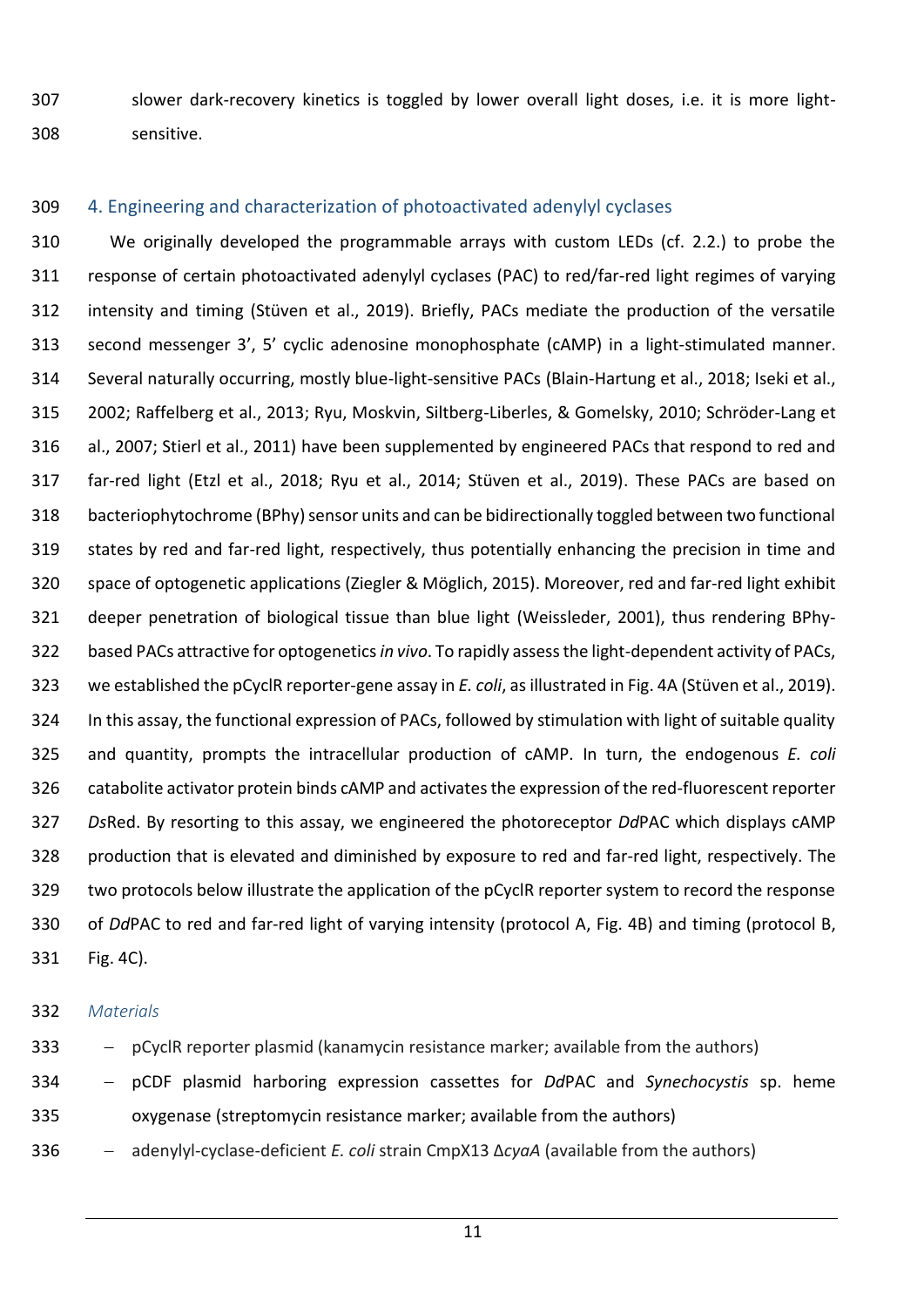- $-$  lysogeny broth medium supplemented with 50 μg mL<sup>-1</sup> kanamycin and 100 μg mL<sup>-1</sup>
- streptomycin (LB/Kan+Strep)
- 339 isopropyl β-D-1-thiogalactopyranoside (IPTG; 1 M stock solution)
- 340 programmable matrix with 655-nm and 850-nm LEDs (cf. 2.2. and 2.3.)
- 341 black-wall clear-bottom 96-well MTPs (Greiner)
- − black 96-well MTPs (e.g., Greiner)
- 343 transparent 96-well MTPs (e.g., Greiner)
- 344 gas-permeable sealing film (BF-410 400-S, Corning)
- 345 incubator, e.g., HN-2 Herp Nursery II (Lucky Reptile)
- 346 MTP shaker, e.g., PMS-1000i (Grant Instruments)
- 347 multimode MTP reader, e.g., Tecan Infinite M200 PRO (Tecan Group Ltd.)

# *Protocol A*

- i. Transform between 10 pg and 100 ng each of the pCyclR reporter and the pCDF expression plasmids into *E. coli* CmpX13 *ΔcyaA* cells, plate on LB/Kan+Strep agar and incubate over night at 37 °C. If efficiency is insufficient, transform the two plasmids sequentially. (Note that here and in the following experimental steps, we assume that the pCDF *Dd*PAC expression plasmid and *E. coli* CmpX13 *ΔcyaA* cells are used. However, other PAC proteins and cyclase-deficient
- *E. coli* BL21 strains may be used instead.)
- 355 ii. Inoculate a 5-mL LB/Kan+Strep starter culture with a single clone from a freshly transformed plate and incubate over night at 37 °C.
- iii. Dispense 180 µL LB/Kan+Strep each to 64 wells (use rows A-H and columns 1-8) of a black- wall, clear-bottom 96-well MTP using a multichannel pipette. Inoculate each well with 2 µL of the over-night culture.
- iv. Seal the MTP with a gas-permeable film to allow sufficient air circulation during subsequent incubation.
- v. Place the MTP on a shaker and incubate at 37 °C and 800 rpm for 1 h in darkness.
- vi. Add 60 µL of 0.2 mM IPTG in LB/Kan+Strep to each well. The resultant final IPTG concentration of 50 µM proved ideal for *Dd*PAC; however, other PACs may require different inductor concentrations.
- vii. Configure the LED matrix according to chapter 2. For the study of *Dd*PAC activation by constant illumination, we varied the intensity of red (peak emission 655 nm) and far-red light (850 nm) 368 between 0 and 80  $\mu$ W cm<sup>-2</sup> (Stüven et al., 2019).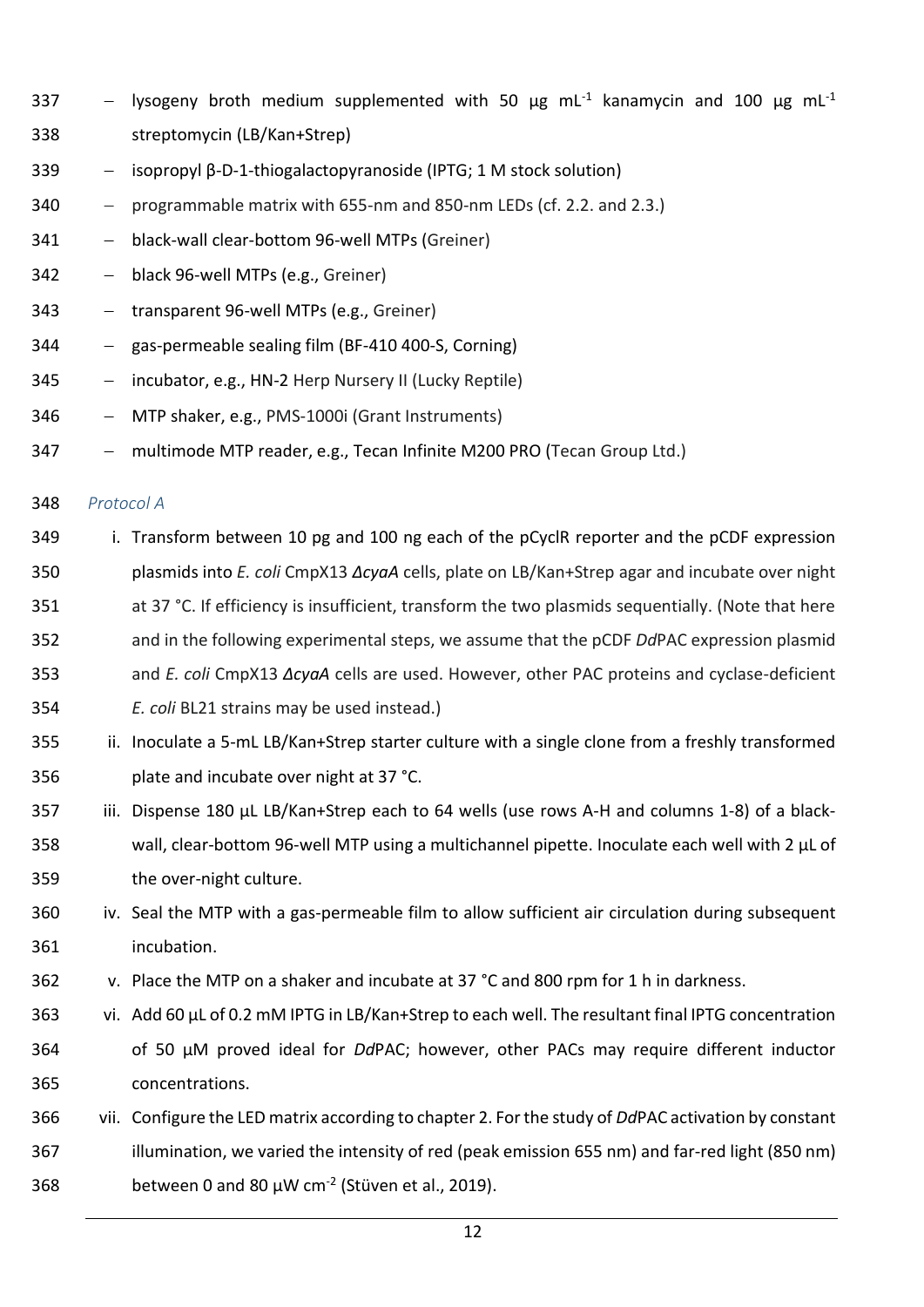- viii. Place the sealed MTP plate on top of the configured LED-array setup. If necessary, fix the plate in position with duct tape.
- 371 ix. Mount the assembly on an MTP shaker, place inside a suitable incubator and incubate at 37 °C and 800 rpm for 22 h. Ensure that the incubator is tightly sealed against stray light from the outside and stays closed for the entire experiment.
- 374 x. Remove the sealing film. Using a multi-channel pipette, transfer 25 µL of each culture to a 375 transparent MTP and add 225 µL H<sub>2</sub>O. Measure *OD*<sub>600</sub> of each well in an MTP reader. If absorbance falls outside the interval 0.1 - 1.0, prepare another solution of the bacterial cultures at an appropriate dilution factor.
- 378 xi. Using a multi-channel pipette, transfer 50 µL of the diluted solutions from the previous step 379 to a black MTP and add 200  $\mu$ L H<sub>2</sub>O. Measure reporter fluorescence of each well in an MTP reader. To monitor *Ds*Red fluorescence, we used excitation and emission wavelengths of (554 381  $\pm$  9) and (591  $\pm$  20) nm, respectively. For optimal results, adjust the gain and focal height of the MTP reader. To allow comparison between experiments on different days, these settings must be left unchanged.
- 384 xii. Normalize fluorescence data to OD<sub>600</sub> and plot as a function of the intensity of red/far-red illumination, e.g., using the open-source Fit-o-mat software (Möglich, 2018) (Fig. 4B).
- xiii. As the expected result, the *Ds*Red reporter-gene output should increase hyperbolically with red-light intensity but should stay constant at a basal level for far-red illumination.

## *Protocol B*

- i. Follow steps i.-vi. as described for protocol A.
- ii. Configure the LED matrix according to chapter 2. For the study of *Dd*PAC activation by pulsed 391 illumination, we used a red-light (peak emission 655 nm) intensity of 40  $\mu$ W cm<sup>-2</sup>. In periodic manner, illumination for 60 s was followed by incubation in darkness for between 0 and 3,600 s. The alternating dark/light cycles continued until the end of the incubation (Stüven et al.,
- 2019).
- iii. Follow steps viii.-xii. as described for protocol A.
- iv. As the expected result, the *Ds*Red reporter-gene output should increase hyperbolically with 397 the duty cycle of red-light exposure (Fig. 4C), where the duty cycle denotes the fraction of time during which light was applied.

## 5. Summary and conclusion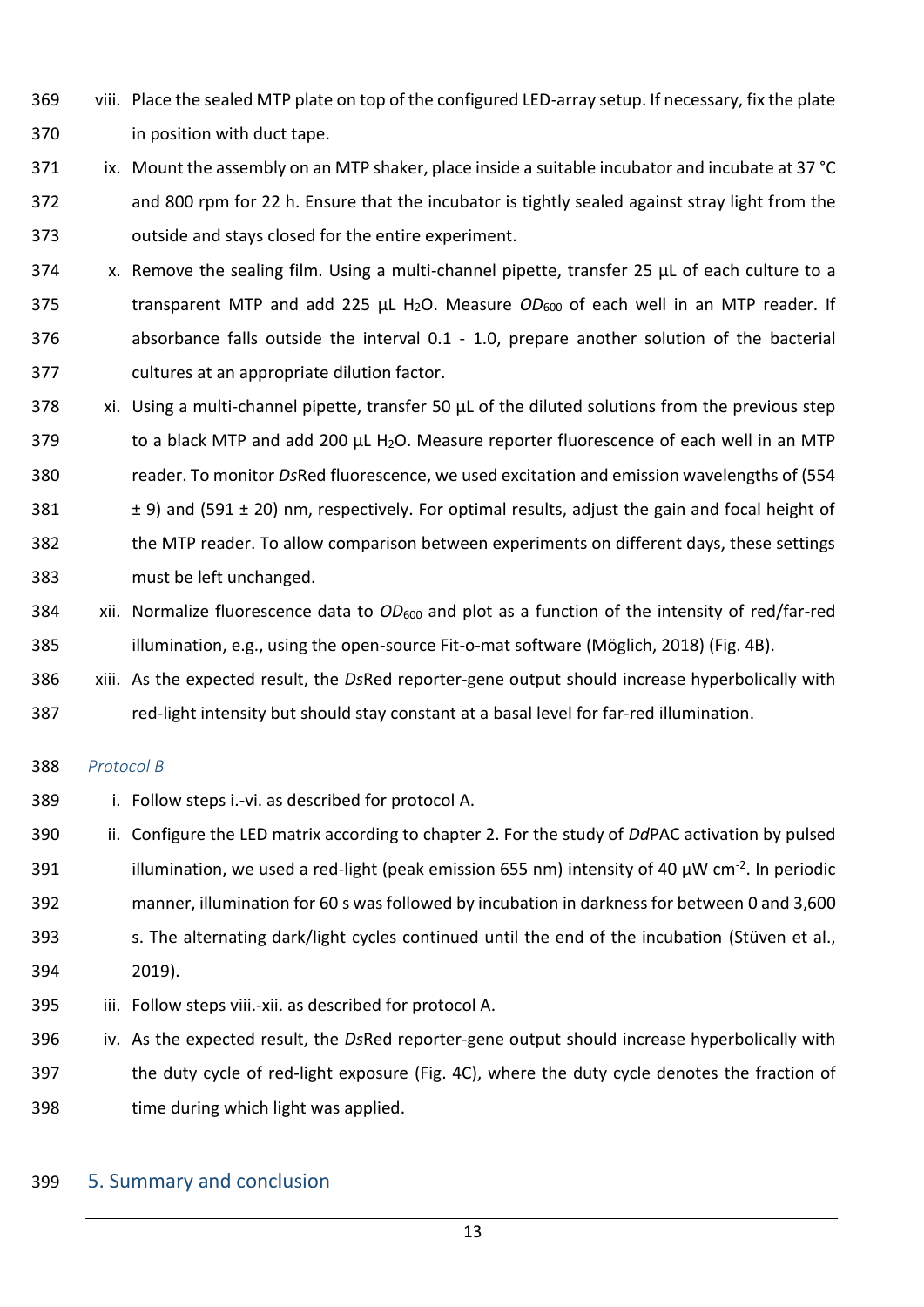Beyond variation of light quantity (intensity) and quality (color), the timing of intermittently applied light affords an additional input dial for adjusting the output of optogenetic systems. Pulsatile illumination offers at least two principal advantages (Hennemann et al., 2018): first, carefully chosen lighting sequences can significantly lower the required overall light dose, thus reducing phototoxicity, photobleaching and heat input, but retaining the desired optogenetic output. Second, intermittent light facilitates the parallel deployment of several light-regulated circuits even when they are sensitive to the same light quality (i.e. wavelength), as long as they differ in their response to pulsatile light. As exemplified for the pDusk variants YF1 and V28I (cf. 3.), a single light color suffices for successively actuating two systems, thus freeing up optical input channels that may be used for other optogenetic actuators and fluorescent reporters. The exact response to pulsed illumination is primarily governed by the reversal kinetics of the system in 411 question, i.e. how fast is the dark-adapted state regained after prior light exposure, but other aspects matter as well. Whereas in simple scenarios these kinetics are of single-exponential form 413 (cf. Fig. 1B), the output of other systems may be governed by oligomeric species and cooperative effects, thus giving rise to non-exponential and more complex reversal kinetics(cf. Fig. 1C). This type of cooperativity has indeed been observed for certain homodimeric photoreceptors (Möglich et al., 2009) and is generally expected to at least some extent for light-mediated reactions that involve two or more light-responsive entities. As a case in point, the plant cryptochrome 2 is known to undergo light-dependent homo-oligomerization which has been amply exploited for optogenetic intervention in different cellular processes (Bugaj et al., 2015; Bugaj et al., 2013; Losi et al., 2018; Taslimi et al., 2014). Moreover, reaction sequences downstream of the photoreceptor and en route 421 to the eventual optogenetic output may entail nonlinear and thresholding effects, thus further altering the response dynamics of the system to (pulsed) illumination. Taken together, the relevant response kinetics may be challenging to gauge upfront and should ideally be assessed on a case-by-case basis for each optogenetic system.

 Against this backdrop, the advent of affordable, customizable, parallelizable and programmable illumination devices appears particularly relevant. Numerous light intensities and timing schemes 427 can be interrogated in parallel and facile manner, thus allowing the response characteristics of a 428 given light-sensitive system to be precisely mapped. Provided two such systems sufficiently differ in 429 that regard, they can be sequentially activated by a single light color (cf. Fig. 3 and (Hennemann et al., 2018)). To fully capitalize on the enhanced throughput for light-mediated actuation, the 431 recording of the system response should support commensurate throughput. On the one hand, reporter-gene assays, as demonstrated here (cf. 3. and 4.), apply as they efficiently report on the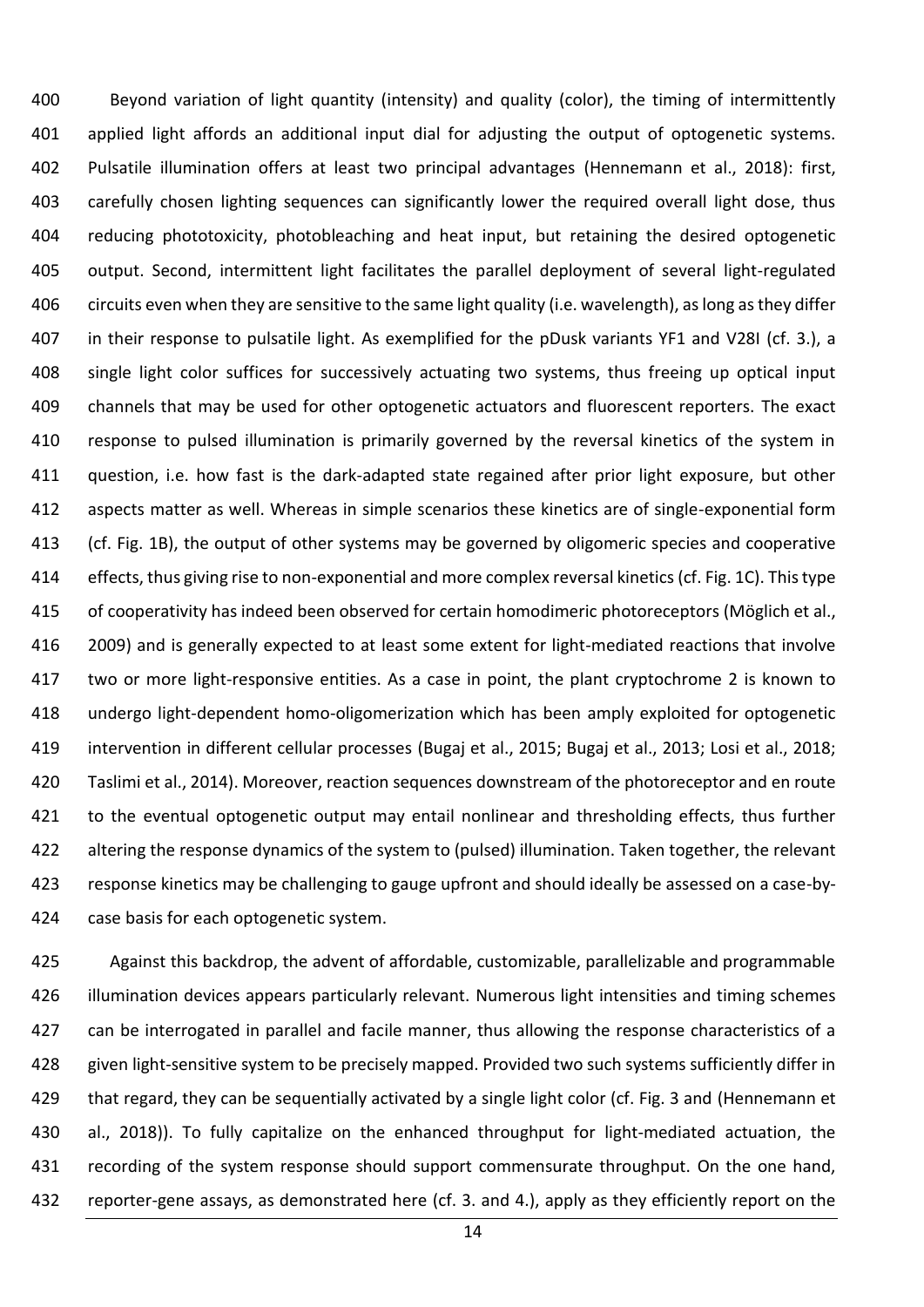activity of the light-responsible system, even if only in indirect manner. On the other hand, one may 434 directly monitor the desired optogenetic response of the system under study if it gives rise to a readily recordable phenotype.

 The programmable arrays of light-emitting diodes used here are entirely based on open 437 electronics and commercially available parts. Hence, most laboratories will be able to assemble them at moderate expenditure of time and cost. Our setups (Hennemann et al., 2018; Stüven et al., 2019) and a host of related ones for programmable illumination (Chen et al., 2012; Davidson, Basu, & Bayer, 2013; Gerhardt et al., 2016; Heo et al., 2015; Lee et al., 2014; Pilizota & Yang, 2018; Richter et al., 2015; Szymula et al., 2018) now allow the routine testing of multiple lighting settings and efficient exploration of the accessible parameter space. As discussed above, this methodology particularly benefits optogenetics but it also extends to other light-dependent biological and even chemical phenomena, with pertinent examples being the growth dynamics of photoautotrophic organisms (Reimers et al., 2017), the activity of light-driven enzymes (Sorigué et al., 2017), and the photocatalysis of diverse chemical conversions (König, 2013; Romero & Nicewicz, 2016).

## Acknowledgements

 We thank our colleagues in the Möglich laboratory for discussion; Dr. Markus Lippitz for advice on the design of the programmable LED arrays; and the electronics shop at the University of Bayreuth for help with the assembly. This work was supported by grant MO2192/4-1 (to A.M.) by the Deutsche Forschungsgemeinschaft.

## References

- Alexandre, M. T. A., Arents, J. C., van Grondelle, R., Hellingwerf, K. J., & Kennis, J. T. M. (2007). A Base-Catalyzed Mechanism for Dark State Recovery in the Avena sativa Phototropin-1 LOV2 Domain. *Biochemistry*, *46*(11), 3129–3137. https://doi.org/10.1021/bi062074e
- Blain-Hartung, M., Rockwell, N. C., Moreno, M. V., Martin, S. S., Gan, F., Bryant, D. A., & Lagarias, J.
- C. (2018). Cyanobacteriochrome-based photoswitchable adenylyl cyclases (cPACs) for broad spectrum light regulation of cAMP levels in cells. *Journal of Biological Chemistry*, *293*(22), 8473–8483. https://doi.org/10.1074/jbc.RA118.002258
- Bugaj, Lukasz J., Choksi, A. T., Mesuda, C. K., Kane, R. S., & Schaffer, D. V. (2013). Optogenetic protein clustering and signaling activation in mammalian cells. *Nature Methods*, *10*(3), 249–252. https://doi.org/10.1038/nmeth.2360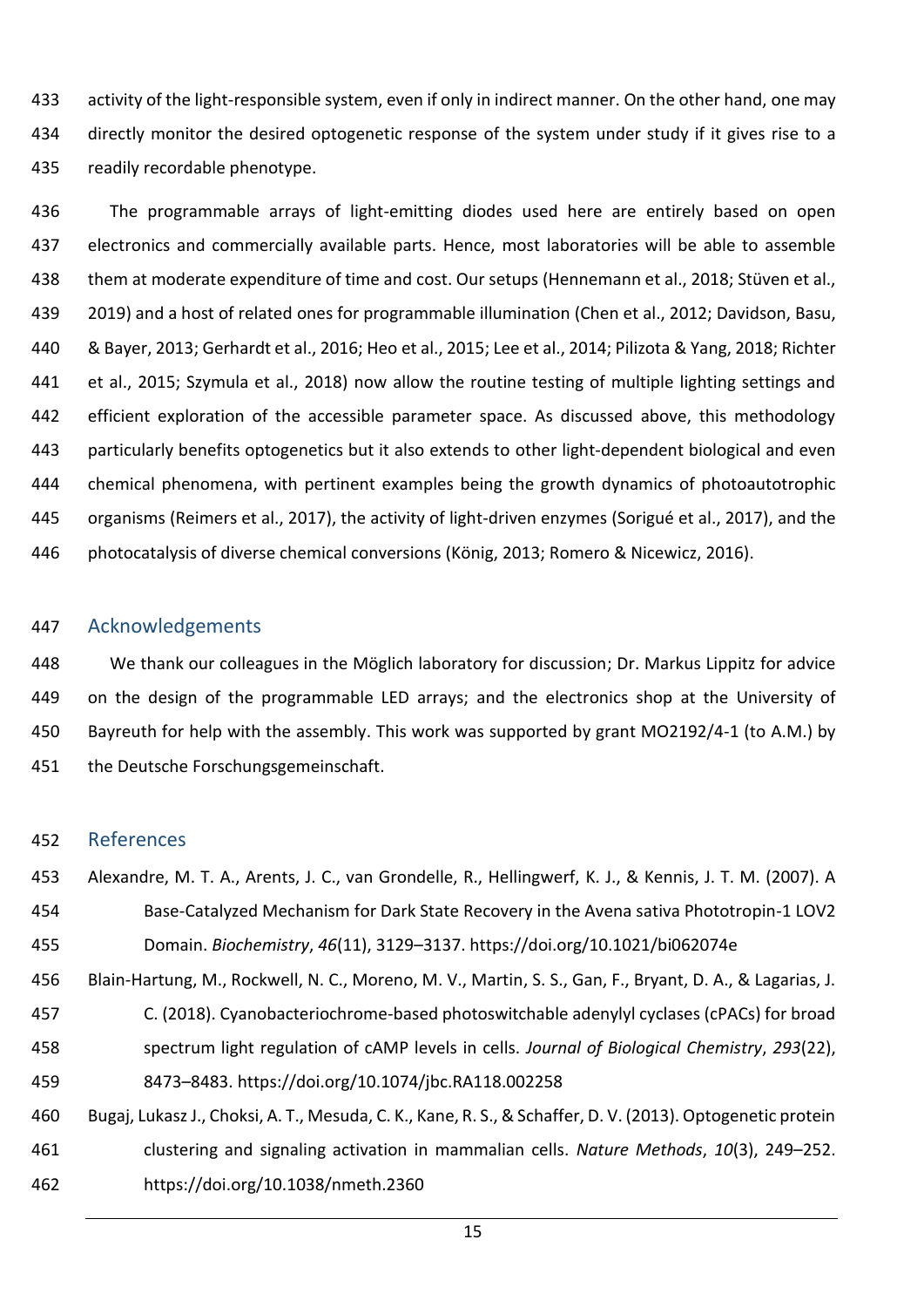- Bugaj, L. J., Spelke, D. P., Mesuda, C. K., Varedi, M., Kane, R. S., & Schaffer, D. V. (2015). Regulation of endogenous transmembrane receptors through optogenetic Cry2 clustering. *Nature Communications*, *6*, 6898. https://doi.org/10.1038/ncomms7898
- Chen, M., Mertiri, T., Holland, T., & Basu, A. S. (2012). Optical microplates for high-throughput screening of photosynthesis in lipid-producing algae. *Lab on a Chip*, *12*(20), 3870–3874. https://doi.org/10.1039/c2lc40478h
- Christie, J. M., Reymond, P., Powell, G. K., Bernasconi, P., Raibekas, A. A., Liscum, E., & Briggs, W. R. (1998). Arabidopsis NPH1: a flavoprotein with the properties of a photoreceptor for phototropism. *Science*, *282*(5394), 1698–1701.
- Davidson, E. A., Basu, A. S., & Bayer, T. S. (2013). Programming microbes using pulse width modulation of optical signals. *Journal of Molecular Biology*, *425*(22), 4161–4166. https://doi.org/10.1016/j.jmb.2013.07.036
- Deisseroth, K., Feng, G., Majewska, A. K., Miesenböck, G., Ting, A., & Schnitzer, M. J. (2006). Next- generation optical technologies for illuminating genetically targeted brain circuits. *Journal of Neuroscience*, *26*(41), 10380–10386. https://doi.org/10.1523/JNEUROSCI.3863-06.2006
- Etzl, S., Lindner, R., Nelson, M. D., & Winkler, A. (2018). Structure-guided design and functional characterization of an artificial red light–regulated guanylate/adenylate cyclase for optogenetic applications. *Journal of Biological Chemistry*, *293*(23), 9078–9089. https://doi.org/10.1074/jbc.RA118.003069
- Gerhardt, K. P., Olson, E. J., Castillo-Hair, S. M., Hartsough, L. A., Landry, B. P., Ekness, F., … Tabor, J.
- J. (2016). An open-hardware platform for optogenetics and photobiology. *Scientific Reports*, *6*, 35363. https://doi.org/10.1038/srep35363
- Hegemann, P. (2008). Algal sensory photoreceptors. *Annual Review of Plant Biology*, *59*, 167–189. https://doi.org/10.1146/annurev.arplant.59.032607.092847
- Hennemann, J., Iwasaki, R. S., Grund, T. N., Diensthuber, R. P., Richter, F., & Möglich, A. (2018). Optogenetic Control by Pulsed Illumination. *Chembiochem*, *19*(12), 1296–1304. https://doi.org/10.1002/cbic.201800030
- Heo, J., Cho, D.-H., Ramanan, R., Oh, H.-M., & Kim, H.-S. (2015). PhotoBiobox: A tablet sized, low- cost, high throughput photobioreactor for microalgal screening and culture optimization for growth, lipid content and CO2 sequestration. *Biochemical Engineering Journal*, *103*, 193–
- 197. https://doi.org/10.1016/j.bej.2015.07.013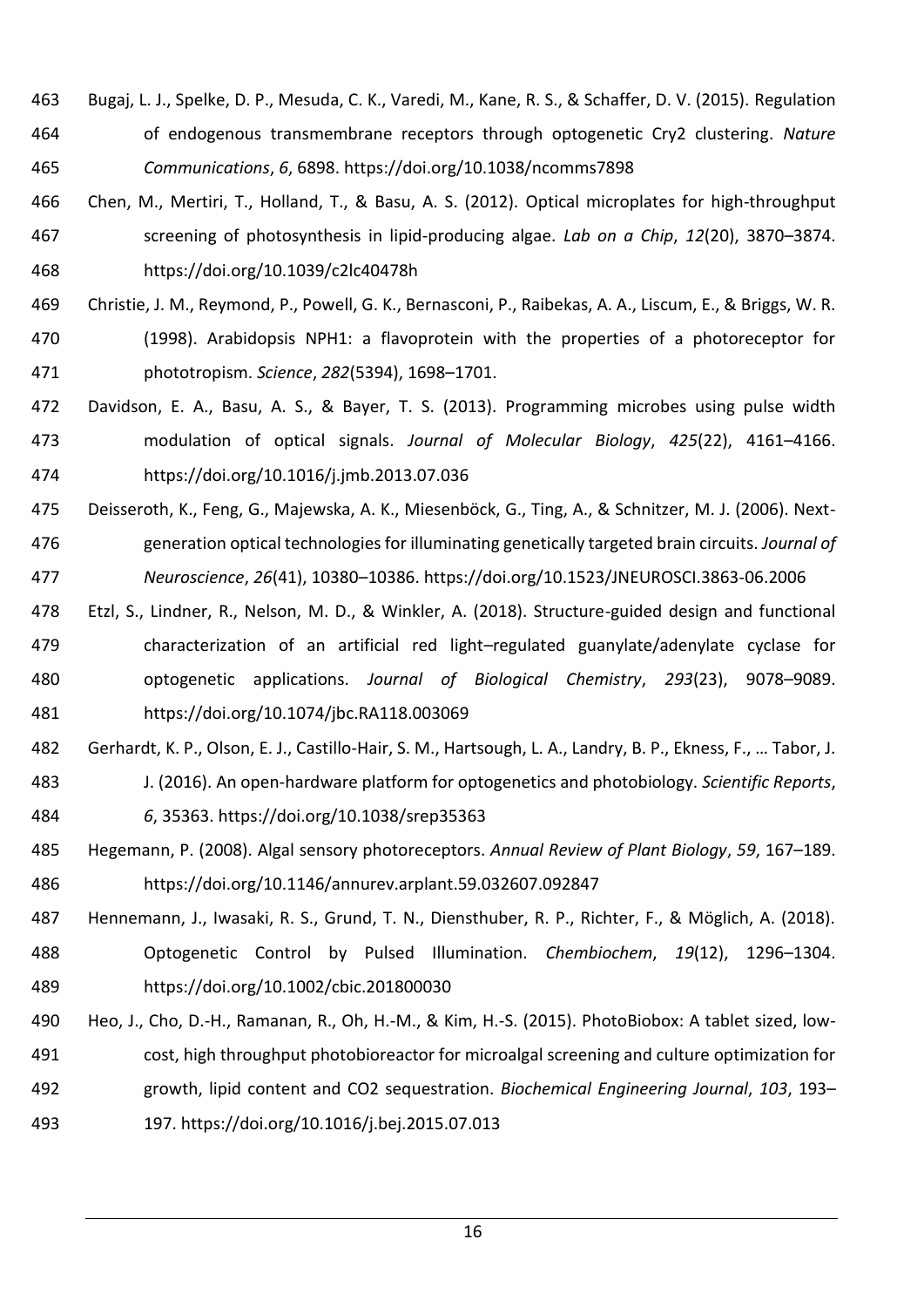- Iseki, M., Matsunaga, S., Murakami, A., Ohno, K., Shiga, K., Yoshida, K., … Watanabe, M. (2002). A blue-light-activated adenylyl cyclase mediates photoavoidance in *Euglena gracilis*. *Nature*, *415*(6875), 1047–1051. https://doi.org/10.1038/4151047a
- Kawano, F., Aono, Y., Suzuki, H., & Sato, M. (2013). Fluorescence Imaging-Based High-Throughput Screening of Fast- and Slow-Cycling LOV Proteins. *PLoS ONE*, *8*(12), e82693. https://doi.org/10.1371/journal.pone.0082693
- König, B. (2013). *Chemical Photocatalysis*. Berlin, Boston: De Gruyter. https://doi.org/10.1515/9783110269246
- Lee, J. M., Lee, J., Kim, T., & Lee, S. K. (2013). Switchable gene expression in Escherichia coli using a miniaturized photobioreactor. *PloS One*, *8*(1), e52382. https://doi.org/10.1371/journal.pone.0052382
- Losi, A., Gardner, K. H., & Möglich, A. (2018). Blue-Light Receptors for Optogenetics. *Chemical Reviews*, *118*(21), 10659–10709. https://doi.org/10.1021/acs.chemrev.8b00163
- Mathes, T., Vogl, C., Stolz, J., & Hegemann, P. (2009). In vivo generation of flavoproteins with modified cofactors. *Journal of Molecular Biology*, *385*(5), 1511–1518. https://doi.org/10.1016/j.jmb.2008.11.001
- Möglich, A. (2018). An Open-Source, Cross-Platform Resource for Nonlinear Least-Squares Curve Fitting. *Journal of Chemical Education*, *95*(12), 2273–2278. https://doi.org/10.1021/acs.jchemed.8b00649
- Möglich, A., Ayers, R. A., & Moffat, K. (2009). Design and signaling mechanism of light-regulated histidine kinases. *Journal of Molecular Biology*, *385*(5), 1433–1444. https://doi.org/10.1016/j.jmb.2008.12.017
- Möglich, A., Yang, X., Ayers, R. A., & Moffat, K. (2010). Structure and function of plant photoreceptors. *Annual Review of Plant Biology*, *61*, 21–47. https://doi.org/10.1146/annurev-arplant-042809-112259
- Monod, J., Wyman, J., & Changeux, J. P. (1965). On the Nature of Allosteric Transitions: A Plausible Model. *Journal of Molecular Biology*, *12*, 88–118. https://doi.org/10.1016/S0022- 2836(65)80285-6
- Ohlendorf, R., Vidavski, R. R., Eldar, A., Moffat, K., & Möglich, A. (2012). From dusk till dawn: one- plasmid systems for light-regulated gene expression. *Journal of Molecular Biology*, *416*(4), 534–542. https://doi.org/10.1016/j.jmb.2012.01.001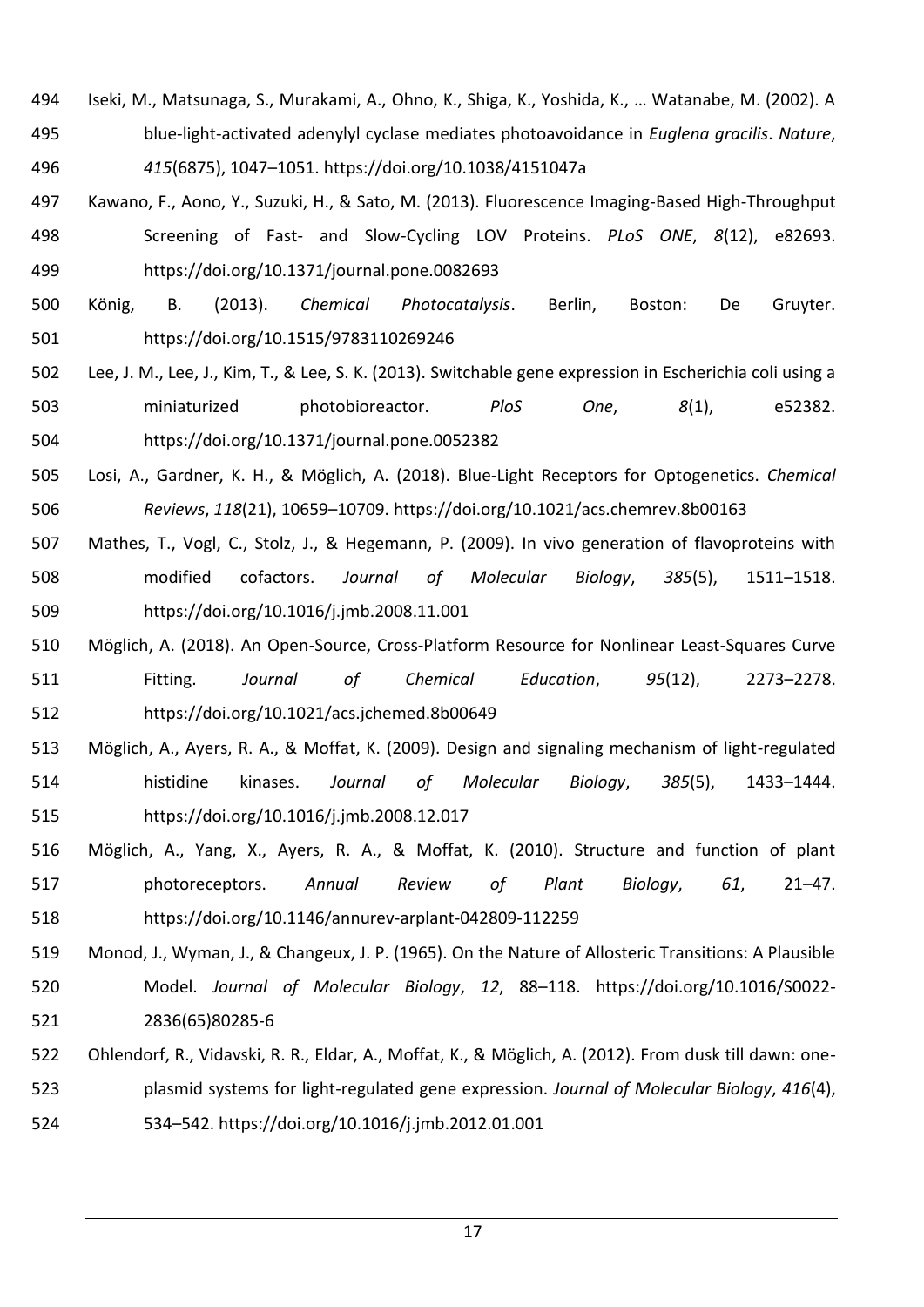- Olson, E. J., Hartsough, L. A., Landry, B. P., Shroff, R., & Tabor, J. J. (2014). Characterizing bacterial gene circuit dynamics with optically programmed gene expression signals. *Nature Methods*, *11*(4), 449–455. https://doi.org/10.1038/nmeth.2884
- Pilizota, T., & Yang, Y.-T. (2018). "Do It Yourself" Microbial Cultivation Techniques for Synthetic and Systems Biology: Cheap, Fun, and Flexible. *Frontiers in Microbiology*, *9*. https://doi.org/10.3389/fmicb.2018.01666
- Pudasaini, A., El-Arab, K. K., & Zoltowski, B. D. (2015). LOV-based optogenetic devices: light-driven modules to impart photoregulated control of cellular signaling. *Frontiers in Molecular Biosciences*, *2*, 18. https://doi.org/10.3389/fmolb.2015.00018
- Raffelberg, S., Wang, L., Gao, S., Losi, A., Gärtner, W., & Nagel, G. (2013). A LOV-domain-mediated blue-light-activated adenylate (adenylyl) cyclase from the cyanobacterium Microcoleus chthonoplastes PCC 7420. *Biochemical Journal*, *455*(3), 359–365. https://doi.org/10.1042/BJ20130637
- Reimers, A.-M., Knoop, H., Bockmayr, A., & Steuer, R. (2017). Cellular trade-offs and optimal resource allocation during cyanobacterial diurnal growth. *Proceedings of the National Academy of Sciences of the United States of America*. https://doi.org/10.1073/pnas.1617508114
- Richter, F., Scheib, U. S., Mehlhorn, J., Schubert, R., Wietek, J., Gernetzki, O., … Möglich, A. (2015). Upgrading a microplate reader for photobiology and all-optical experiments. *Photochemical & Photobiological Sciences*, *14*(2), 270–279. https://doi.org/10.1039/c4pp00361f
- Rockwell, N. C., & Lagarias, J. C. (2010). A brief history of phytochromes. *Chemphyschem*, *11*(6), 1172–1180. https://doi.org/10.1002/cphc.200900894
- Romero, N. A., & Nicewicz, D. A. (2016). Organic Photoredox Catalysis. *Chemical Reviews*, *116*(17), 10075–10166. https://doi.org/10.1021/acs.chemrev.6b00057
- Ryu, M.-H., Kang, I.-H., Nelson, M. D., Jensen, T. M., Lyuksyutova, A. I., Siltberg-Liberles, J., … Gomelsky, M. (2014). Engineering adenylate cyclases regulated by near-infrared window light. *Proceedings of the National Academy of Sciences of the United States of America*, *111*(28), 10167–10172. https://doi.org/10.1073/pnas.1324301111
- Ryu, M.-H., Moskvin, O. V., Siltberg-Liberles, J., & Gomelsky, M. (2010). Natural and engineered photoactivated nucleotidyl cyclases for optogenetic applications. *Journal of Biological Chemistry*, *285*(53), 41501–41508. https://doi.org/10.1074/jbc.M110.177600
- Salomon, M., Eisenreich, W., Dürr, H., Schleicher, E., Knieb, E., Massey, V., … Richter, G. (2001). An optomechanical transducer in the blue light receptor phototropin from Avena sativa.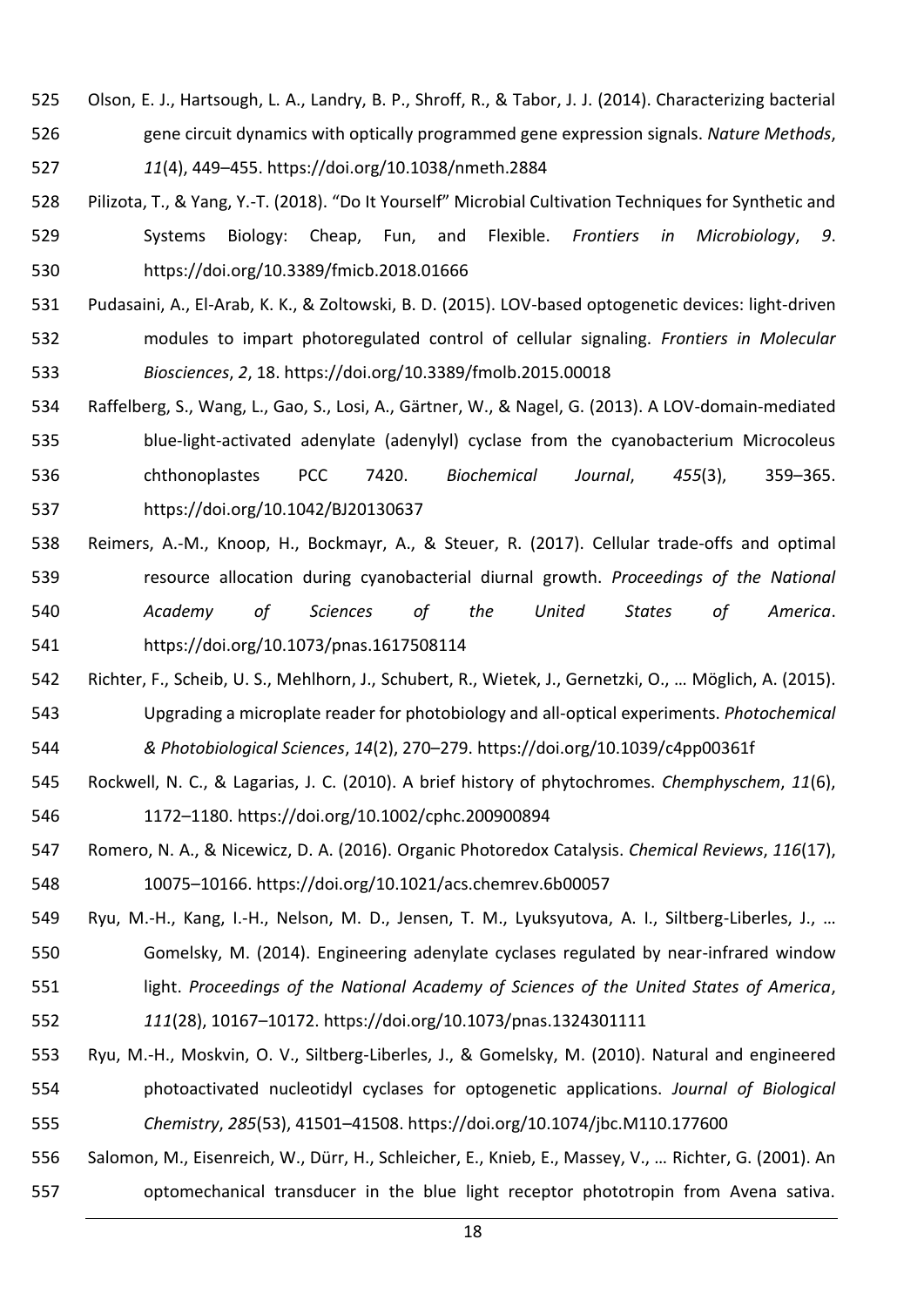- *Proceedings of the National Academy of Sciences*, *98*(22), 12357–12361. https://doi.org/10.1073/pnas.221455298
- Schröder-Lang, S., Schwärzel, M., Seifert, R., Strünker, T., Kateriya, S., Looser, J., … Nagel, G. (2007). Fast manipulation of cellular cAMP level by light in vivo. *Nature Methods*, *4*(1), 39–42. https://doi.org/10.1038/nmeth975
- Sorigué, D., Légeret, B., Cuiné, S., Blangy, S., Moulin, S., Billon, E., … Beisson, F. (2017). An algal photoenzyme converts fatty acids to hydrocarbons. *Science*, *357*(6354), 903–907. https://doi.org/10.1126/science.aan6349
- Stierl, M., Stumpf, P., Udwari, D., Gueta, R., Hagedorn, R., Losi, A., … Hegemann, P. (2011). Light- modulation of cellular cAMP by a small bacterial photoactivated adenylyl cyclase, bPAC, of the soil bacterium beggiatoa. *Journal of Biological Chemistry*, *286*(2), 1181–1188. https://doi.org/10.1074/jbc.M110.185496
- Strack, R. L., Strongin, D. E., Bhattacharyya, D., Tao, W., Berman, A., Broxmeyer, H. E., … Glick, B. S. (2008). A noncytotoxic DsRed variant for whole-cell labeling. *Nature Methods*, *5*(11), 955– 957. https://doi.org/10.1038/nmeth.1264
- Stüven, B., Stabel, R., Ohlendorf, R., Beck, J., Schubert, R., & Möglich, A. (2019). Characterization and engineering of photoactivated adenylyl cyclases. *Biological Chemistry*, *0*(0). https://doi.org/10.1515/hsz-2018-0375
- Szymula, K. P., Magaraci, M. S., Patterson, M., Clark, A., Mannickarottu, S. G., & Chow, B. Y. (2018). An Open-Source Plate Reader. *Biochemistry*. https://doi.org/10.1021/acs.biochem.8b00952
- Taslimi, A., Vrana, J. D., Chen, D., Borinskaya, S., Mayer, B. J., Kennedy, M. J., & Tucker, C. L. (2014).
- An optimized optogenetic clustering tool for probing protein interaction and function. *Nature Communications*, *5*, 4925. https://doi.org/10.1038/ncomms5925
- Weissleder, R. (2001). A clearer vision for *in vivo* imaging. *Nature Biotechnology*, *19*, 316–317. https://doi.org/10.1038/86684
- Yee, E. F., Diensthuber, R. P., Vaidya, A. T., Borbat, P. P., Engelhard, C., Freed, J. H., … Crane, B. R. (2015). Signal transduction in light-oxygen-voltage receptors lacking the adduct-forming cysteine residue. *Nature Communications*, *6*, 10079. https://doi.org/10.1038/ncomms10079
- Ziegler, T., & Möglich, A. (2015). Photoreceptor engineering. *Frontiers in Molecular Biosciences*, *2*,
- 30. https://doi.org/10.3389/fmolb.2015.00030

## Figure Legends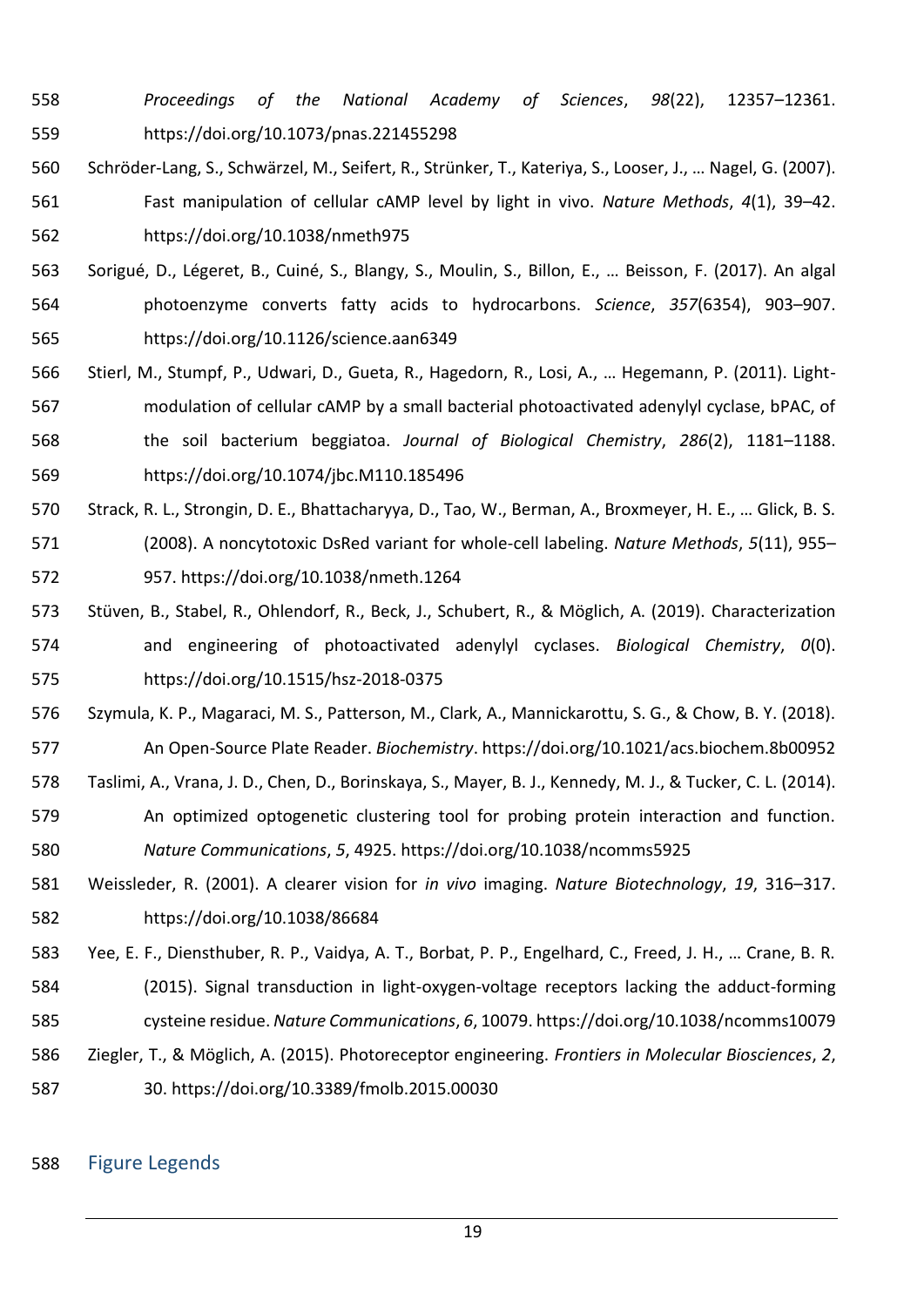#### Figure 1

 The response of light-sensitive systems to pulsed illumination. **A**, In the simplest scenario, light drives the transition of a monomeric photoreceptor from its dark-adapted state (D) to its light-592 adapted signaling state (L) with a unimolecular rate constant  $k_1$  that depends on illumination intensity. Once in the signaling state, the receptor thermally reverts to state D with a unimolecular rate constant *k*−1. In a somewhat more complex scenario, the photoreceptor be dimeric and capable of populating an intermediate state with one protomer in the D, and the other in the L state. For simplicity, the protomers are assumed to transition between the two photochemical states D and L independently of another with the rate constants *k*<sup>1</sup> and *k*-1, respectively. **B**, The kinetic scheme for the monomer scenario was numerically solved in time for the indicated regime of periodic illumination. Blue bars mark periods where light is applied and the D→L transition is hence promoted; at other times, light is off, and the monoexponential L→D reversion predominates. The ordinate denotes the fraction of the receptor in the L state. Two simulations for slow and fast dark 602 recovery with rate constants  $k_{-1}$  = 0.01 s<sup>-1</sup> and 10 $\cdot$ *k*-1 are shown as red and black lines, respectively. Compared to the left panel, in the righthand one the frequency of pulsing is increased 4-fold and the duration of each light period reduced by the same factor, thus retaining the same overall light dose. **C**, The two panels report corresponding simulations for the dimer scenario, where the ordinate shows the sum of the species DL, LD and LL. In contrast to panel B, the recovery reaction is of sigmoidal functionality.

#### Figure 2

 Schematic illustrating the application of programmable lighting in microtiter-plate (MTP) format. A graphical user interface, implemented in Python/Qt, facilitates the configuration of the programmable array of 64 light-emitting diodes (LED). The configuration file is uploaded to an Arduino circuit board which controls the timing and intensity of the single LEDs in the array. The array is encased in a 3D-printed housing and an MTP mounted on top to allow illumination of individual wells from below (Hennemann et al., 2018; Stüven et al., 2019).

### Figure 3

 Optogenetic control of the pDusk system by pulsed blue light. **A**, The pDusk-*Ds*Red plasmid wires the blue-light-inhibited two-component system YF1/*Bj*FixJ to the expression of the red-fluorescent reporter *Ds*Red (Möglich et al., 2009; Ohlendorf et al., 2012). **B**, *Escherichia coli* bacteria harboring pDusk-*Ds*Red were cultivated under different lighting regimes as controlled by the programmable LED array. In periodic manner, illumination for 30 s at different intensities (denoted on the ordinate)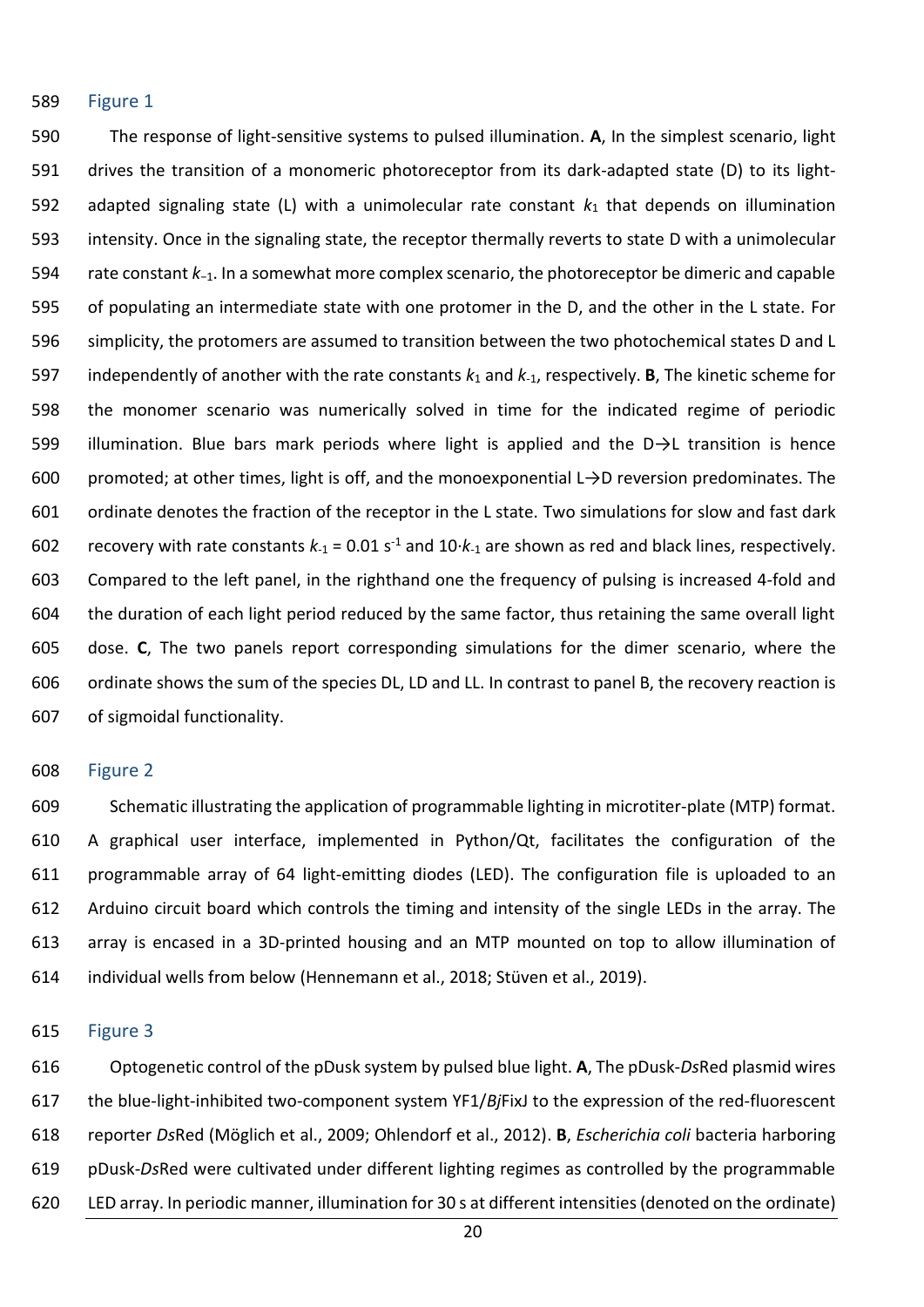was followed by dark intervals of variable duration (abscissa). For each parameter setting, the reporter fluorescence of three replicate bacterial cultures was averaged and is plotted as color code. Data for the original pDusk system (left) are juxtaposed to data for a derivative pDusk system (right) which employs the V28I variant of YF1 that features much decelerated recovery kinetics and is hence effectively more light-sensitive (Hennemann et al., 2018).

## Figure 4

 Characterization of the red-light-responsive adenylyl cyclase *Dd*PAC (Stüven et al., 2019). **A**, The pCyclR test bed for photoactivated adenylyl cyclases (PAC) relies on the inducible expression of PACs in *Escherichia coli*. Upon stimulation with light, PACs ramp up the production of the second messenger 3', 5' cyclic adenosine monophosphate (cAMP) which associates with the endogenous catabolite activator protein (CAP) to enable upregulation of the expression of a *Ds*Red reporter gene. **B**, Using the pCyclR system and programmable lighting, we probed the response of *Dd*PAC to constant illumination of varying intensity and wavelengths of 655 (circles) and 850 nm (triangles), respectively. *E. coli* cultures harboring pCyclR and *Dd*PAC were grown at the different light settings, and *Ds*Red fluorescence of four biological replicates ± standard deviation is reported. **C**, As in panel 636 B, but cultures were intermittently illuminated with 655-nm light at 40  $\mu$ W cm<sup>-2</sup>. The abscissa denotes the fraction of time for which light was applied.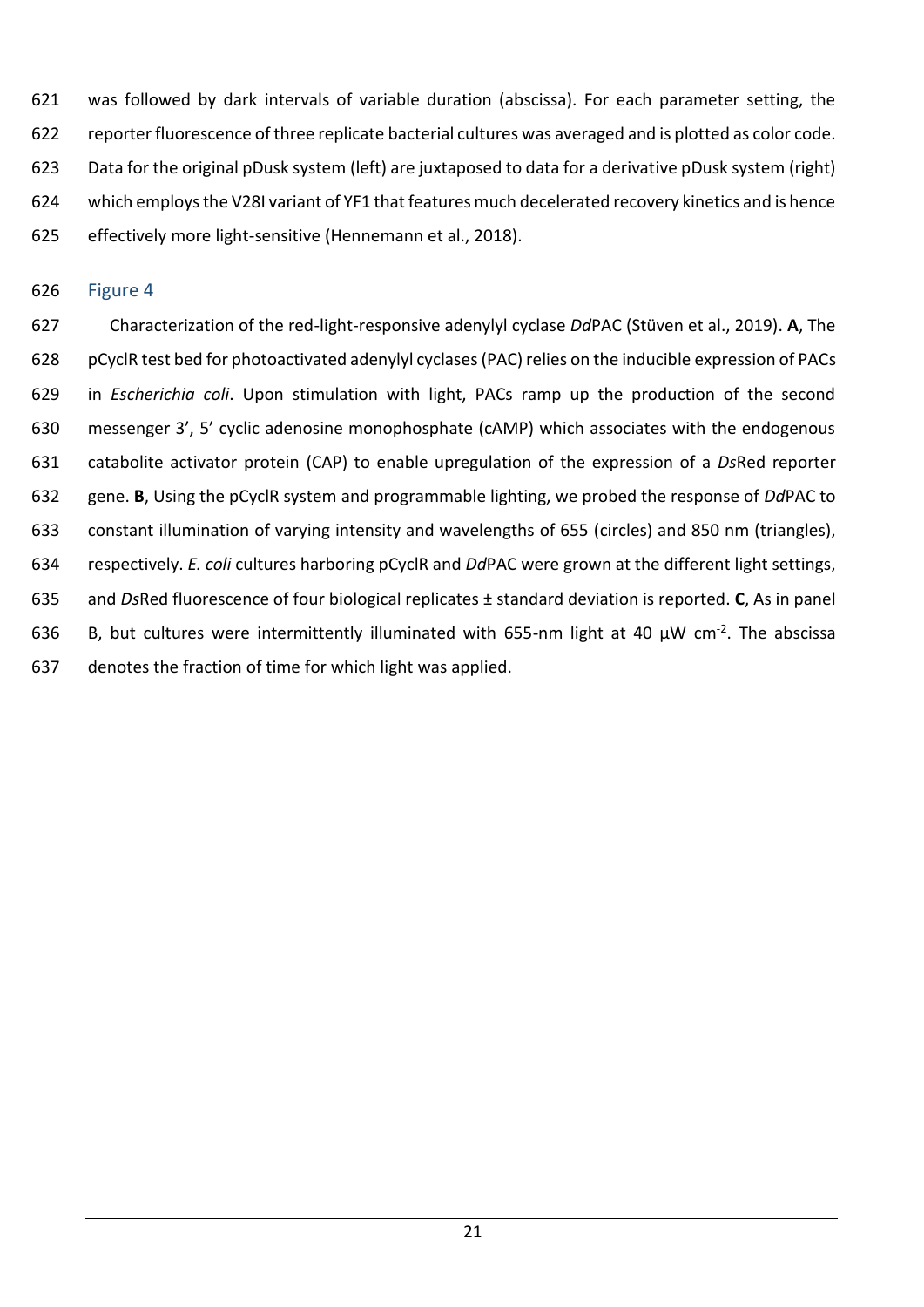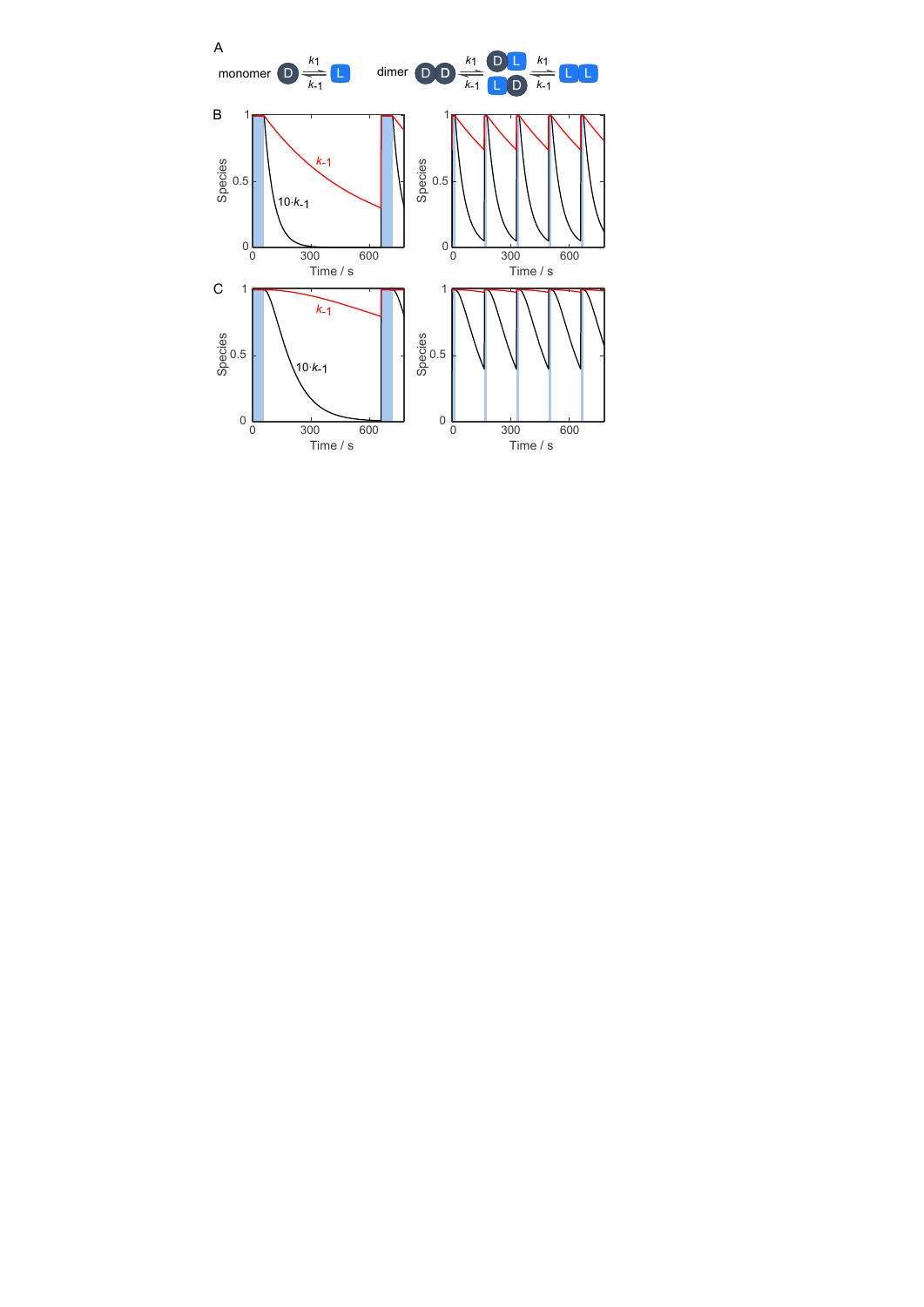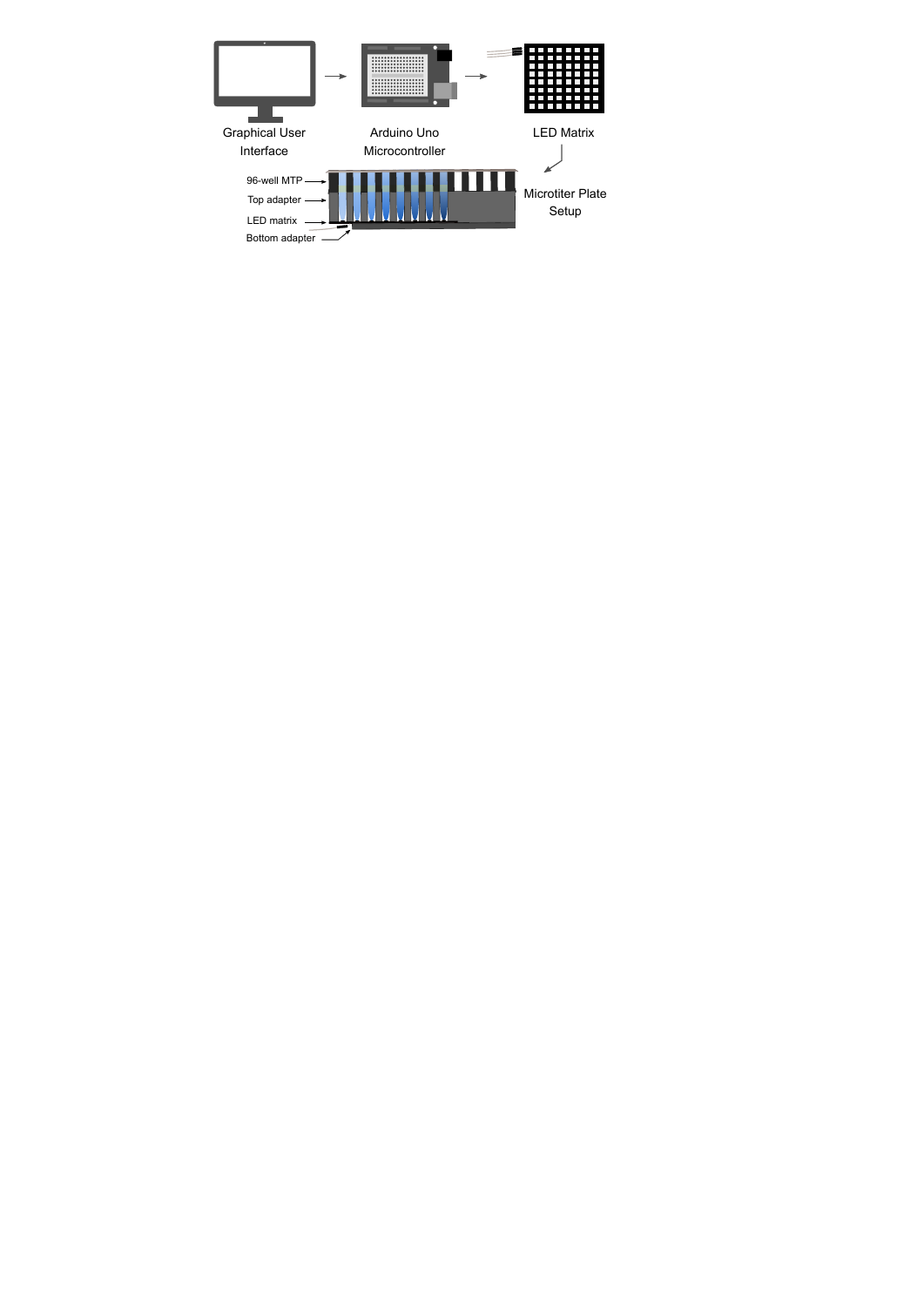